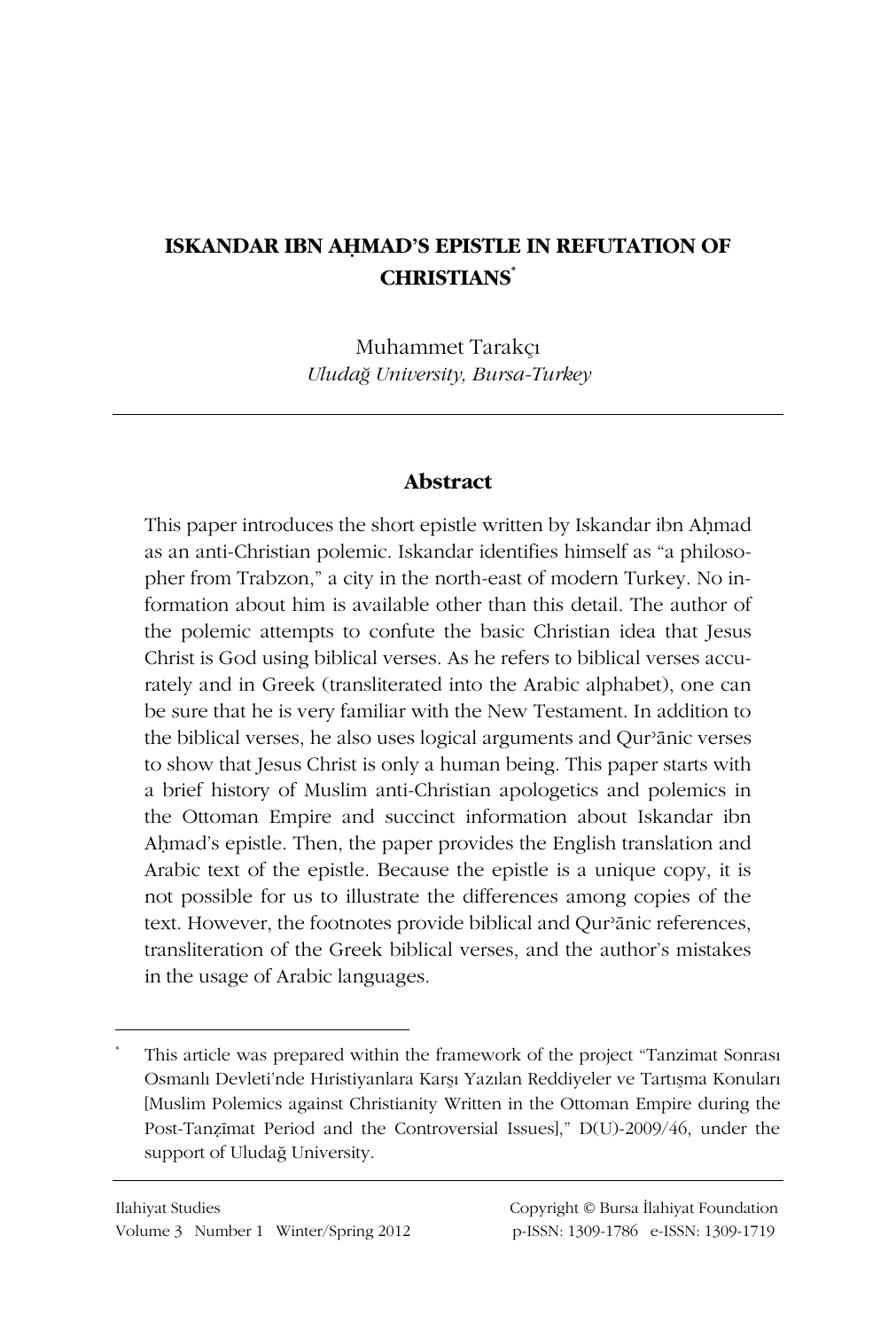Key Words: Anti-Christian polemics, Muslim apology, Iskandar ibn Ahmad, divinity of Jesus, humanity of Jesus

## **Introduction**

For centuries, Jews and Christians lived in peace as nationalities (*millet* in Ottoman Turkish/*milla* in Arabic) under the rule of the Ottoman Empire. Moreover, apart from several polemical tracts (raddiyya),<sup>1</sup> neither Muslims nor Jews or Christians felt it necessary to write religious polemics and defenses to show the superiority of their own religions until the later periods of the Ottoman Empire. However, this peaceful environment was damaged during the period of the Ottoman Empire's decline with the introduction of missionary activities within the Empire. As missionaries who came to Ottoman lands to spread Christianity began to write and distribute to the Muslim people texts opposing Islam, Muslim writers felt inclined to write replies to these texts.<sup>2</sup> That polemics and defenses of the Ottoman Empire were written in opposition to Christians during the final periods of the Empire strengthens this belief.

Many polemics and defenses that oppose Christianity were written as a reaction to the missionary activities. Here, we will only make

Sabine Schmidtke and Camilla Adang, "Aḥmad b. Mușțafā Țāshkubrīzāde's (d. 968/1561) Polemical Tract against Judaism," al-Qantara XXIX/1 (2008), 79-113; Schmidtke, "Epistle forcing the Jews [to admit their error] with regard to what they contend about the Torah, by dialectical reasoning (Risālat ilzām al-yahūd fimā za'amū fi l-tawrāt min qibal 'ilm al-kalām) by al-Salām 'Abd al-'Allām: A critical edition," in Camilla Adang and Sabine Schmidtke (eds.), Contacts and Controversies between Muslims, Jews and Christians in the Ottoman Empire and Pre-Modern Iran (Würzburg: Ergon Verlag in Kommission, 2010), 73-82; Adang, "Guided to Islam by the Torah: The Risāla al-bādiya by 'Abd al-Salām al-Muhtadī al-Muḥammadī," in Contacts and Controversies, 57-72.

 $\,2$ See Mahmud As'ad Saydishahri, "Allah'ın Kelamı ve Allah'ın Kelimesi İkileminde Hz. Isa [Jesus in the Dilemma of Kalām Allāh versus Kalimat Allāh] (=Mudāfa'a: Kalimat Allāh Ta'ālā'ya Dā'ir Khuṭba: I [Apology: Sermon on the Kalimat Allāh]" (translated from Old Turkish into modern Turkish by Muhammet Tarakçı), Uludağ Üniversitesi İlabiyat Fakültesi Dergisi [The Review of the Faculty of Theology, Uludağ University] VII/7 (1998), 740-741.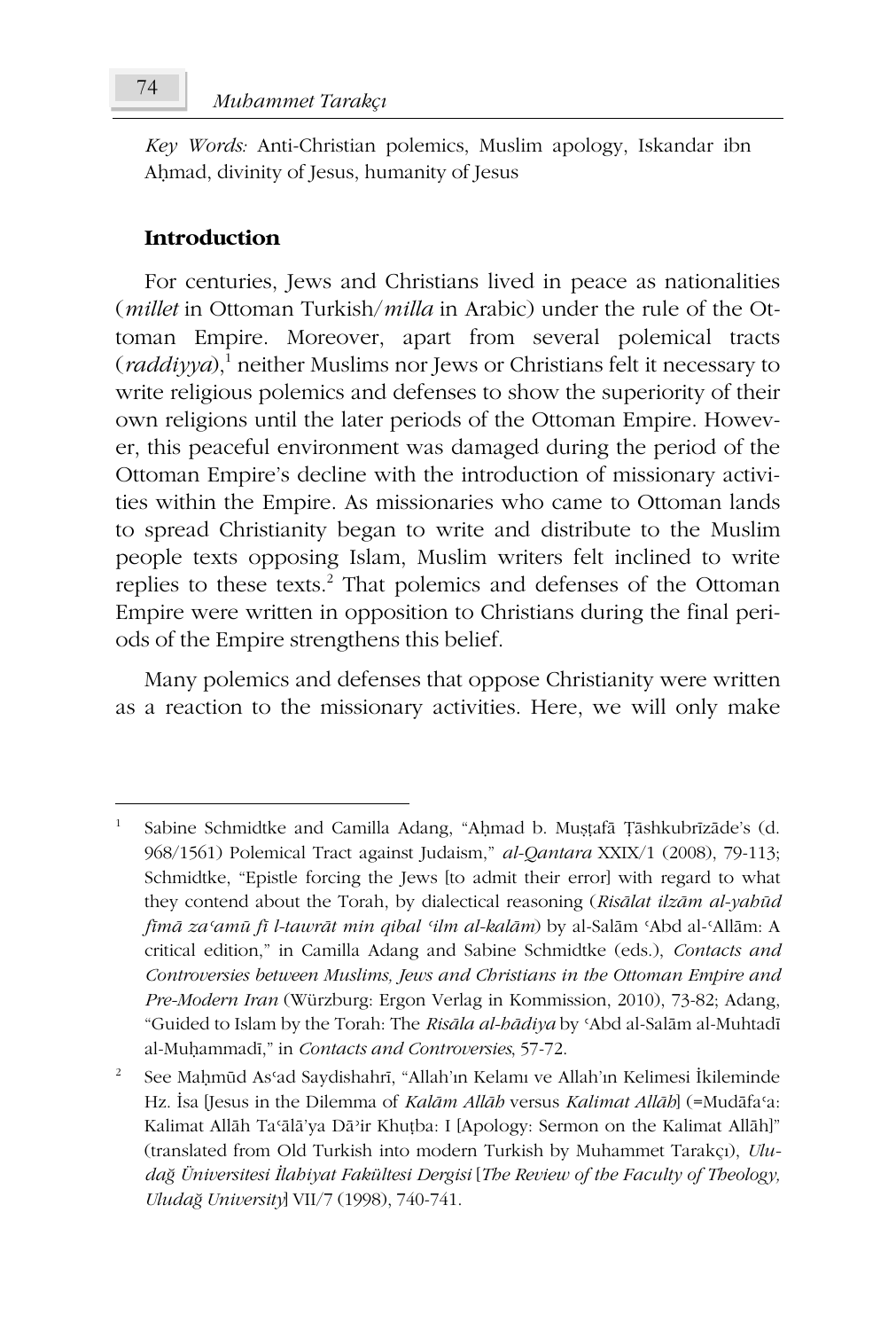note of several.<sup>3</sup>

<u>.</u>

In his text entitled *Risāla-i Islāmiyya*, Ibrāhīm Mutafarriqa (d. 1160/1747), a former Christian priest who converted to Islam, notes the reasons for becoming a Muslim along with the prophecies of Muḥammad in the Bible. $^4$ 

Hājī 'Abd Allāh al-Patrījī (d. 1303/1886) wrote his book, *Īdāḥ almarām fī kashf al-zalām*, to warn Muslims against Christian propaganda. He makes note of the differences between the Gospels and the Qur'ān regarding the cross, and claims that the Gospels are corrupted. Al-Patriji also handles subjects such as the Trinity and the prophecies of Muḥammad in the Gospels.<sup>5</sup>

Khoja Isḥāq of Kharbūṭ (d. 1310/1892) also wrote a book entitled *Shams al-baqIqa* as a response to the missionaries. In this book, he discusses the corruption of the Torah and the Gospels, the cross, the godhood of Jesus, and the prophecies of Muhammad. Seventy-two difficult questions for Christians were included at the end of the book. Khoja Ishāq attempted to respond to Christian missionaries in another work entitled *điyÃý al-quláb*. After making note of the conflicts in the Gospels starting with the narratives regarding the genealogy of Jesus Christ, Khoja Isḥāq comes to the conclusion that the Gospels are corrupted. He also attempts to prove the falsity of the Christian belief of the Trinity through the use of quotations from the Gospels.

In his work entitled, *Nūr al-hudā li-man istahdā*, Sirrī Pasha (d. 1313/1895) defended the idea that Muslims should learn about Chris-

<sup>3</sup> For more information on Muslim apologetics and polemics against Christianity in the late Ottoman period, see Mehmet Aydın, *Müslümanların Hıristiyanlığa Karşı* Yazdığı Reddiyeler ve Tartışma Konuları [Muslim Polemics against Christianity *and the Controversial Issues*] (Konya: Selçuk Üniversitesi Yayınları, 1989), 99-110.

<sup>4</sup> See Mahmud Esad Coşan, Risâle-i İslâmiyye: Matbaacı İbrahim-i Müteferrika ve Risâle-i İslâmiyye Adlı Eserinin Tenkitli Metni [Risāla-i Islāmiyya: Ibrāhīm *Mutafarriqa, the Printer, and the Critical Edition of His Risāla-i Islāmiyya]* (Istanbul: Server İletişim, 2010).

<sup>5</sup> For more information about Ḥājī 'Abd Allāh al-Patrījī and his apology against Christianity, see İsmail Taşpınar, *Hacı Abdullah Petrici'nin Hıristiyanlık Eleştirisi* [Hājī 'Abd Allāh al-Patrījī's Polemic against Christianity] (Istanbul: İnsan Yayınları, 2008).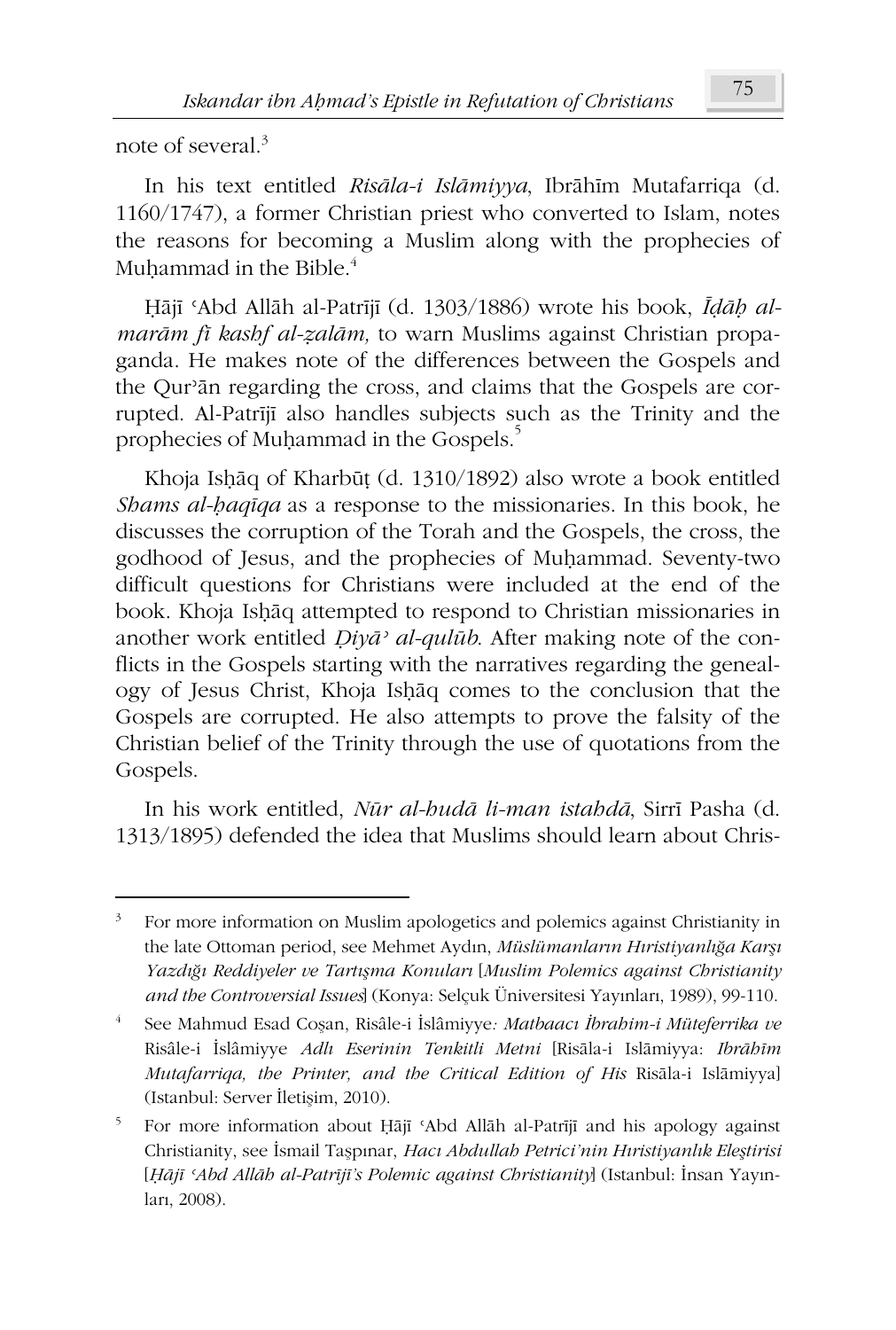tianity as a defense against Christian missionaries, and especially, attempted to confute the Christian idea that Jesus is God.

Perhaps the most important name in tradition of the Muslim polemics against Christianity during the Ottoman period is Ahmad Midhat Efendī (d. 1329/1911) due to the in-depth works that he wrote after forty years of labor. Four of his works on this topic are quite important: *MudÃfaþa* (Apology), *MudÃfaþaya MuqÃbala ve MuqÃbalaya MudÃfaþa* (The Reply to the Apology and The Apology to the Reply), *MudÃfaþa 3* (Apology, vol. 3) and lastly *BashÃýir-i <i>§idq-i Nubuwwat-i Muhammadiyya* (Prophecies that show the accuracy of the prophethood of Muhammad). Ahmad Midhat Efendī states that he wrote these works as a response to the missionaries who wrote to attack Islam.<sup>7</sup> Thus, his works should be regarded not as attacks, but rather, as defenses. In fact, the subtitle of his first work, entitled *Mudāfa*<sup>*'a*</sup> clarifies his aim: it is "written in response to those who invite Muslims to Christianity." Ahmad Midhat Efendī handles widely different subjects, such as the emergence of Christianity, Paul, the spread of Christianity by sword after Constantine, the negative effects of Christian clergymen on Christianity, the Trinity, original sin, and Christian morals.<sup>8</sup>

Apart from these works, it is known that authors such as Ahmad Kamāl, 'Abd al-Aḥad Dāvūd, and Ḥasan Şabrī also wrote works to defend Islam and warn Muslims against the claims and activities of Christian missionaries. In addition, many articles were published about or against Christianity in journals of the era, such as *SabÑl al-*

<u>.</u>

<sup>6</sup> Ahmad Midhat Efendī, *Tārīkh-i Adyān* (Istanbul: Hurriyyet Mațba'asi, 1329 H [1911]), I, 11.

<sup>7</sup> Aḥmad Midḥat Efendī, *Mudāfa*<sup>*ca*</sup> (Istanbul: Tarjumān-i Ḥaqīqat Maṭba<sup>c</sup>asi, 1300 H [1883]), 8-9*.*

<sup>8</sup> In his MA thesis, Yaşa Yumak attempted to determine the place and importance of Ahmad Midhat Efendī in terms of anti-Christian polemics in the Islamic tradition, see YaȞa Yumak, *Ôslâm-HÕristiyan PolemiÍi AçÕVÕndan Ahmed Midhat Efendi* [*\$Ĝmad MidĜat EfendÑ in the tradition of anti-Christian Polemics*] (MA thesis; Istanbul: Marmara University, 2001). See also Elif Karayel, *Dinler Tarihi AçÕVÕndan Ahmed Mithat Efendi* [*\$Ĝmad MidĜat EfendÑ in the Science of History of Religions*] (MA thesis; Istanbul: Marmara University, 2002), 11-19, 61-81*.*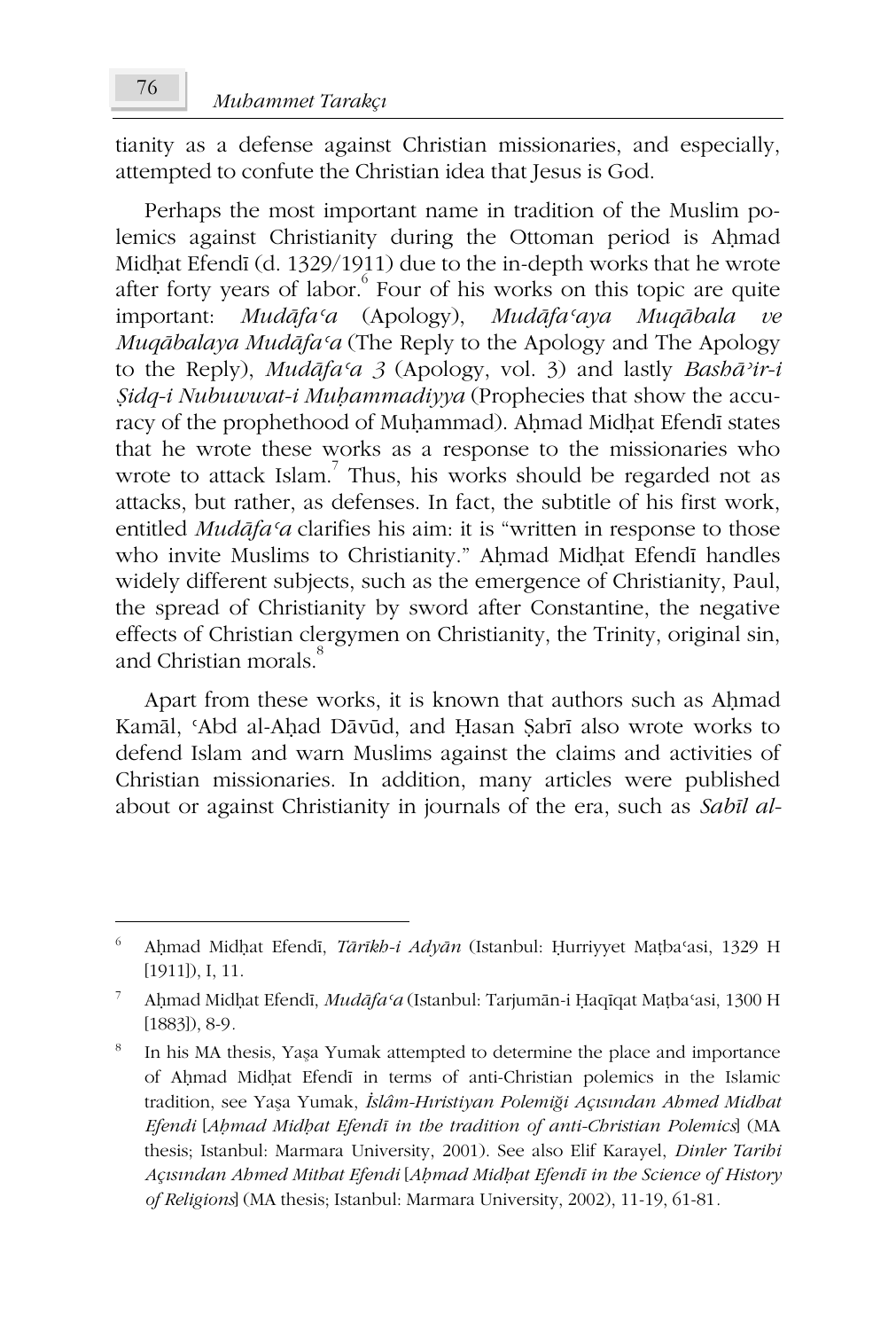*rashÃd*. 9

 $\overline{a}$ 

# **About the Epistle**

This epistle is a unique copy of a treatise on the refutation of Christian dogma about the divinity of Christ that is written by an otherwise unknown author named Iskandar ibn Ahmad. The author introduces himself as a philosopher from Trabzon. The treatise was recorded as number 261 at the collection of Lala Ismail at the Süleymaniye Library (Istanbul, Turkey). The treatise is written in Arabic and consists of 27 small sized leaves. There is neither any other copy of this treatise nor any other book by the same author in any of the libraries in Turkey. Additionaly, no information exists regarding the background of the writer or the date of the treatise. As stated above, as Muslim apologies such as these appeared during the decline of the Ottoman Empire as a reaction to Christian missionary activities, one can assume that this work was written during the nineteenth century.

The author of the treatise first states that Christians undoubtedly believe in the validity of their own religion, which, in fact, is false in all aspects, both intellectually and in terms of texts. Christians do not heed the intellectually correct arguments and the textual miraculous proofs of Muslims. Hence, the author's reason for writing this treatise is to rebut Christian beliefs through the use of the Bible. In other words, the method employed by Iskandar ibn Aḥmad throughout the treatise is as follows: narration of the Bible story in Greek using the Ottoman alphabet; translation of the story; explanation of the story in a manner that maintains that Jesus Christ is not God but a human being; and lastly, confirmation through verses from the Qur'ān.

What is striking in the anti-Christian polemical text *al-Radd 'alā l-Na*<sub>5</sub> $\bar{a}$ <sub>*n*</sub> $\bar{a}$ , from the Ottoman period, is that it provides biblical sentenc-

<sup>9</sup> For more information on the articles about or against Christianity in the journal *SabÑl al-rashÃd,* see AslÕ Kahraman, *1912-1925 YÕllarÕ ArasÕnda SebilürreȞad Dergisi'nde YayÕnlanan HÕristiyanlÕkla Ôlgili Makaleler ve Tahlilleri* [*The Papers*  concerning Christianity Published in Sabīl al-rashād between 1912-1925 and *Their Analysis*] (MA thesis; Adana: Çukurova University, 2009); Hilal Esen, *SebîlürreȞad'da Öteki Dinlerle Ôlgili YazÕlarÕn DeÍerlendirilmesi* [*A Study on the*  Papers concerning Other Religions in Sabīl al-rashād] (MA thesis; Sakarya: Sakarya University, 2008).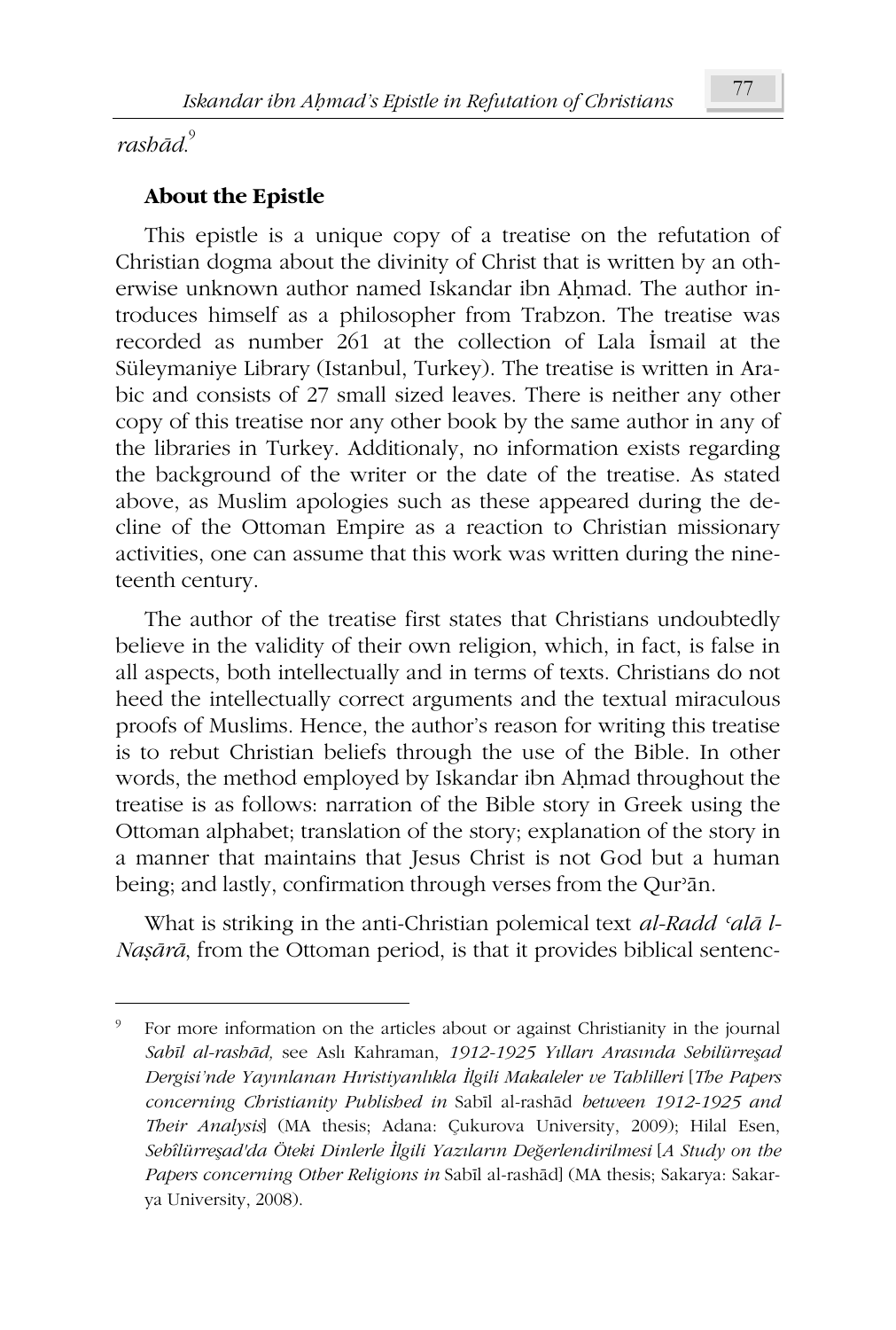es in Greek (using the Ottoman alphabet). It can be concluded that the author is familiar with Greek and the New Testament. However, because some Persian translation appears underneath the words of the citations in Greek from the Bible, we are led to doubt this conclusion. Did the author know Greek and add these Persian translations for the reader? Or did he receive help from someone who knew Greek? As a third possibility, could a scribe have added these translations to the text? These questions are left unanswered because we have no information about the author's life and no other copy of the epistle.

Another striking feature of Iskandar ibn Ahmad's polemical text is that citations from the Bible are used to rebut Christian beliefs. According to Iskandar, sections of the Bible that Christians believe prove the godhood of Jesus are far from accomplishing this proof. Indeed many sentences in the Bible depict Jesus not as a god but as a human being and these sections are in accordance with the teachings of the Qur'ān. Conversely, our author approaches the Bible story about the raising of Jesus from the dead with some suspicion. Hence, it can be assumed that Iskandar ibn Ahmad believes that falsification exists in *some* parts of the Bible. Christians have also interpreted some sections of the Bible inaccurately, which has thus led to further falsifications.

Iskandar ibn Ahmad is not the only polemicist author who used sentences from the Bible to rebut predominant Christian doctrines. Centuries ago, al-Ghazālī used the same method in his book, *al-Radd al-jamīl li-ilābiiyyat <sup><i>isā bi-sarīb al-Injīl*. Other similarities exist be-</sup> tween the texts of Iskandar ibn Aḥmad and al-Ghazālī. Both texts accepted or assumed the validity of the biblical text and claimed that Christians interpreted it inaccurately. Each of the two polemical texts viewed the refutation of the godhood of Jesus as the central problem. Neither text mentioned predominant anti-Christian Muslim polemic topics, such as the cross, the death and resurrection of Jesus Christ, original sin, and redemption. Al-Ghazālī took into account the miracles of Jesus Christ; however, he concluded that these miracles are not sufficient to prove the godhood of Jesus. Conversely, Iskandar ibn Aḥmad approached the portions of the Bible that describe the miracles of Jesus Christ with suspicion. In opposition to al-Ghazālī, Iskandar ibn Ahmad supported citations from the Bible with verses from the Qur'ān.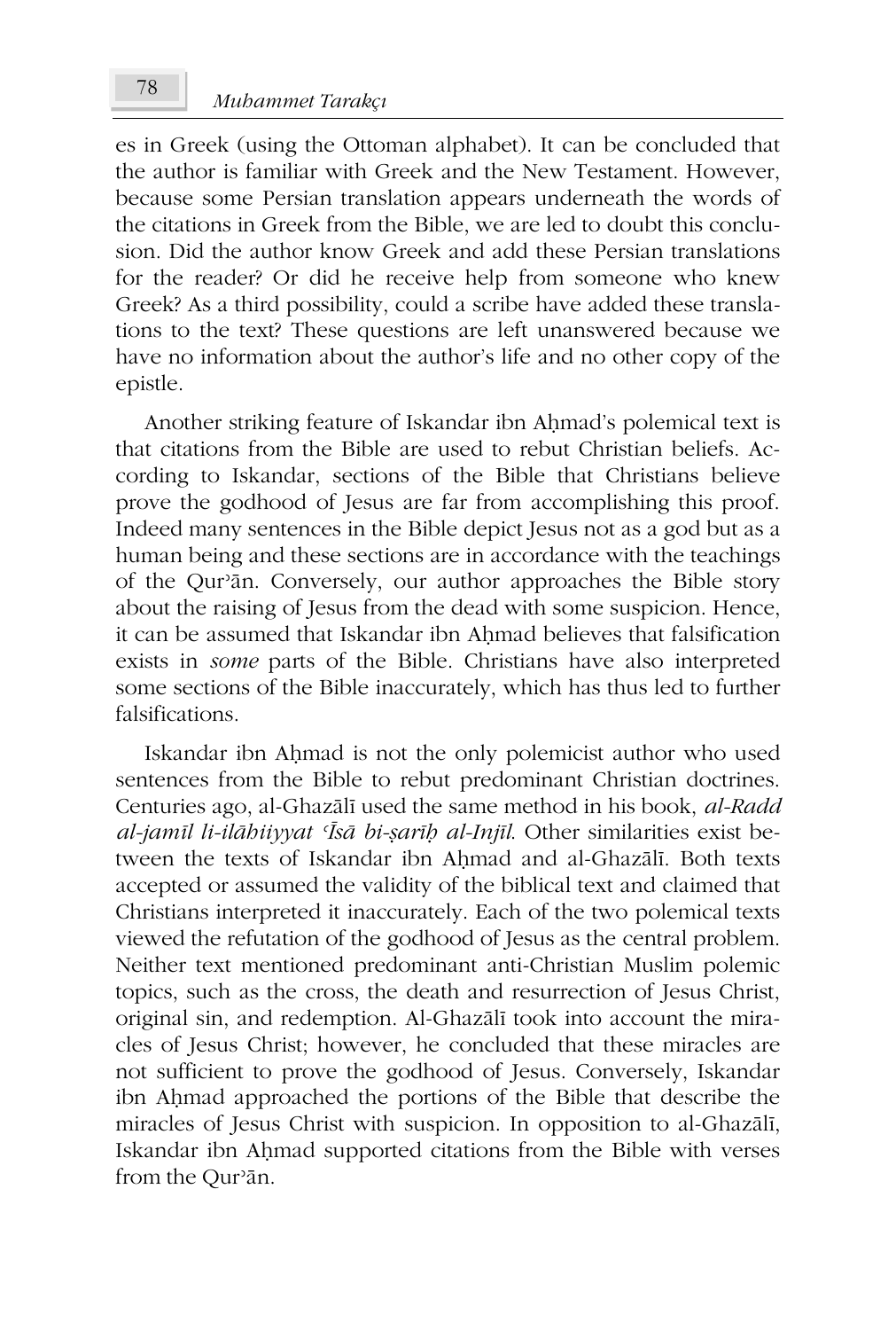Citations from the Bible by Muslims often contain mistakes and omissions, especially in earlier polemical texts. That the citations from the Bible in Iskandar ibn Aḥmad's treatise that are first provided in Ottoman alphabet in Greek and then in translation are exact quotations is an important feature of the treatise.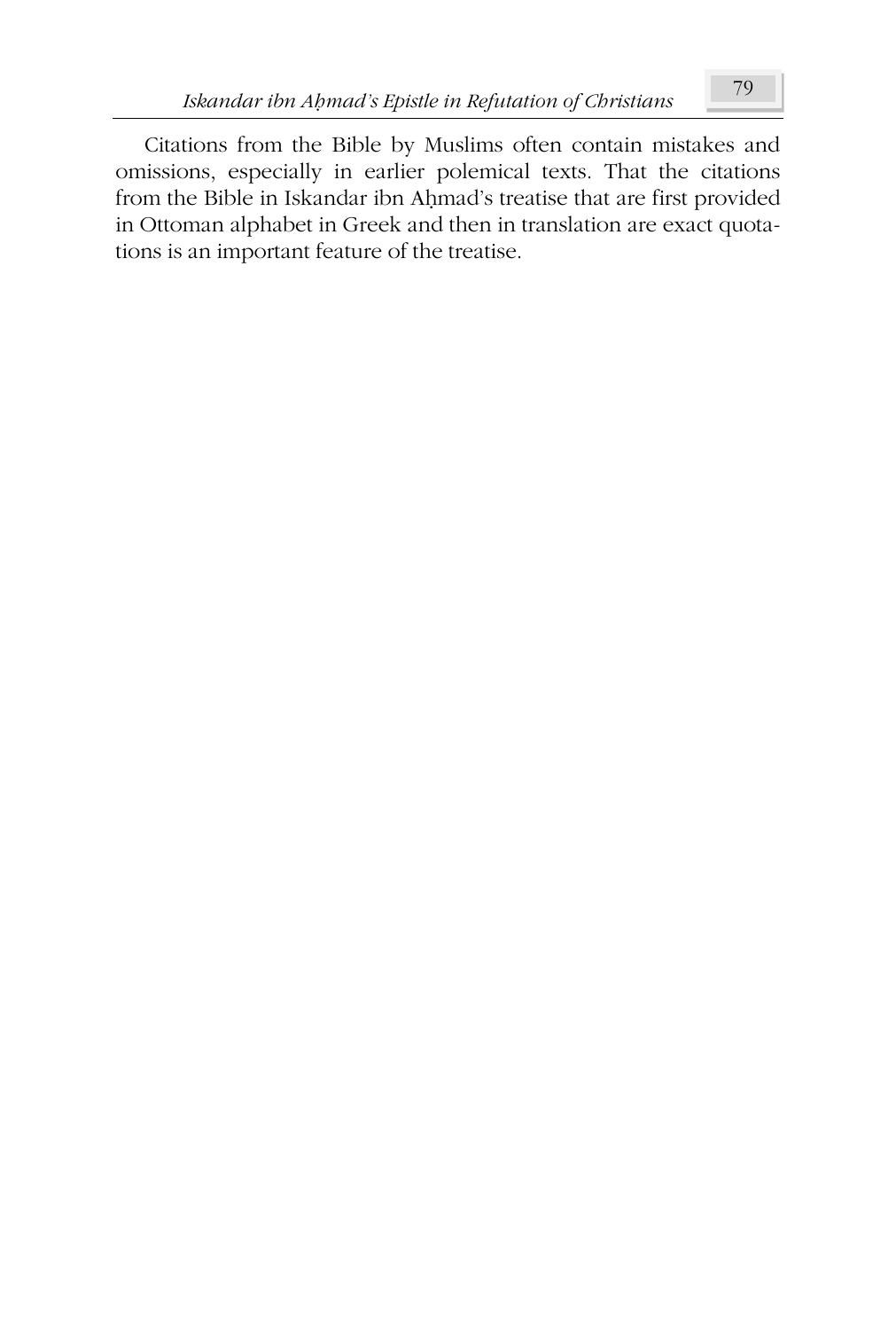#### **An Epistle in Refutation of Christians<sup>1</sup>**

by Iskandar ibn Ahmad, the Philosopher of Trabzon

Praise be to Allah. There is nothing whatever like unto Him. He is the One Who heareth and seeth (all things). He is the judge. No associate has He. He hath power over all things. He is the one, has taken neither a wife nor a son. Allah is He on whom all depend. He is neither Father nor Son.<sup>2</sup> There is none like unto Him. He is the creator who created the heavens and the earth. Then, he began the creation of man from clay and made his progeny from a quintessence of despised fluid. So, blessed be to Allah, the best to create! He is the wise, who breathed into him of His spirit and gives life to him, then causes him to die, then brings him to life with a new creation. He is full of honor, who said "throw into Hell every contumacious Rejecter (of God)!" Peace be upon Muḥammad of Quraysh, of Mecca, the most honored one, the master of the prophets and the messengers, the illiterate, the prophet of the cherisher of the worlds. Peace be upon all of his family, companions, and successors.

Then, because Christian infidels believed in the authenticity of their religion, which is false in all aspects, both rationally and in terms of texts, alleging that it is true according to their false claim and do not heed our intellectually correct arguments and textual miraculous proofs, this poor slave (of Allah), Iskandar ibn Ahmad, the philosopher of Trabzon, wanted, with Allah's Help, to make them abide by the Bible.

It is said in the first chapter in the beginning of the Gospel that "en arché én o logos kai o logos én pros ton theon kai theos én o logos," that is, "in the beginning was the Word, and the Word was with God, and the Word was God."<sup>3</sup> Considering that the Gospel said that the Word is God, the infidels are using this verse as evidence and saying that now that Jesus is the word of God, he is God either because he is word, for he descended in it and heralded it, or because he is God. However, this conception is not so because the word "kai" in the

 $\overline{a}$ 

 $^{-1}$  لوبالة في رد الملة النصرانية بالإنجيل من قبل علم الكلام (An Epistle in the refutation of the Christian religion through the Gospel and the science of *kalÃm*)

<sup>2</sup> Literally, "He neither begets nor is born." (Q 112:3).

<sup>3</sup> John 1:1.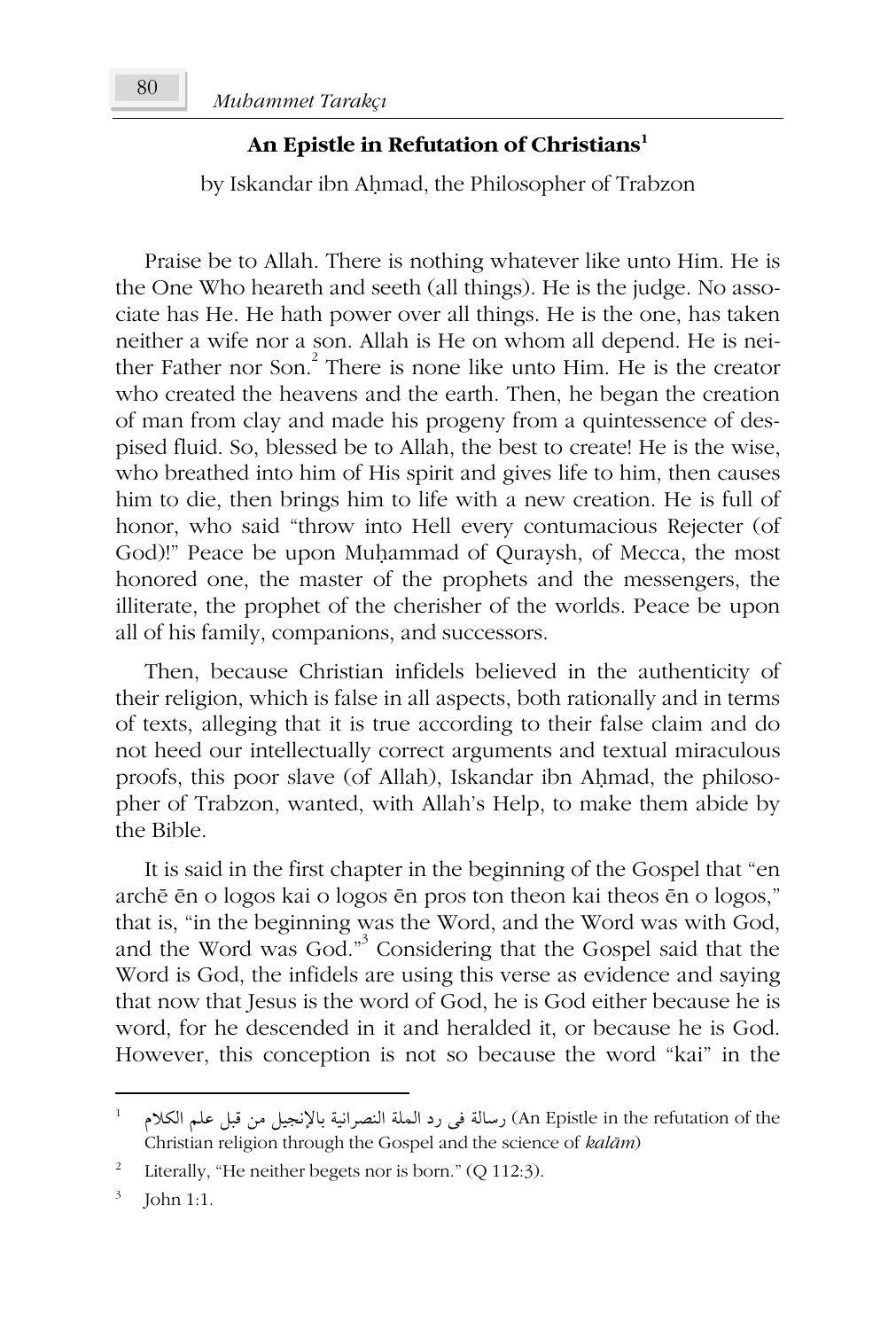sentence "kai theos ēn o logos" is a conjunction (*al-wāw al-'āṭifa*/the conjunction "*wa*"), and if it is read as "theos," it means "God" in their language. Conversely if it is read as "thios," it means "magnificent," "grand," "glorious," and "artful." This second sense is appropriate here, not the first. It reads that the word is magnificent, grand, glorious, and artful. The infidels are making a mistake and saying that "كَثَوْس اين او لوغوس" (the word is God). This statement is not true because there would have to be many gods if the word were a god. Therefore, the antecedent (*lāzim*) is null, and the consequent (*malzám*) is also null. The antecedent is null because if it were true, everything to which the word of God is suitable to apply would have to be a god. Then, Yaḥyā (bpuh) (John the Baptist) would be a god, for the Almighty Allah said, "O ZakariyyÃ! We give thee good news of a son: His name shall be Yaḥyā."<sup>4</sup> Also, the snake of Moses would have to be a god, for Allah says, "(Allah) said, throw it, O Moses! So he cast it down, and lo! It was a serpent, gliding."<sup>5</sup> He also says, "(And remember) when the angels said: O Mary! Lo! Allah giveth thee glad tidings of a word from Him, whose name is the Messiah, Jesus, son of Mary."<sup>6</sup> In addition, that everything for which the word of God is suitable to apply must be a god is obviously void. As to the consequent, when something is placed and appears that it is void, this consequent is also void. Therefore, Jesus is not said to be a god, considering that he is the word of God. It is the necessary consequence (*matlub*). This idea is compatible with a Qur'ānic verse: "O People of the Book! Commit no excesses in your religion: Nor say of Allah aught but the truth. Christ Jesus the son of Mary was (no more than) a Messenger of Allah, and His Word, which He bestowed on Mary and a Spirit from  $H<sub>im</sub>$ ."

It is written in the second chapter of the Gospel of Matthew that "otan de elthē o uios tou anthrōpou en tē doxē autou kai pantes oi angeloi met autou." This [quote] means "when the Son of man shall come in his glory and all the holy angels with him."<sup>8</sup> Jesus (pbuh) declared explicitly that he is a son of man, not a son of God, and he is

1

Q 19:7.

 $5$  Q 20:19-20.

<sup>6</sup> Q 3:45.

 $7^7$  Q 4:171.

<sup>8</sup> Matthew 25:31.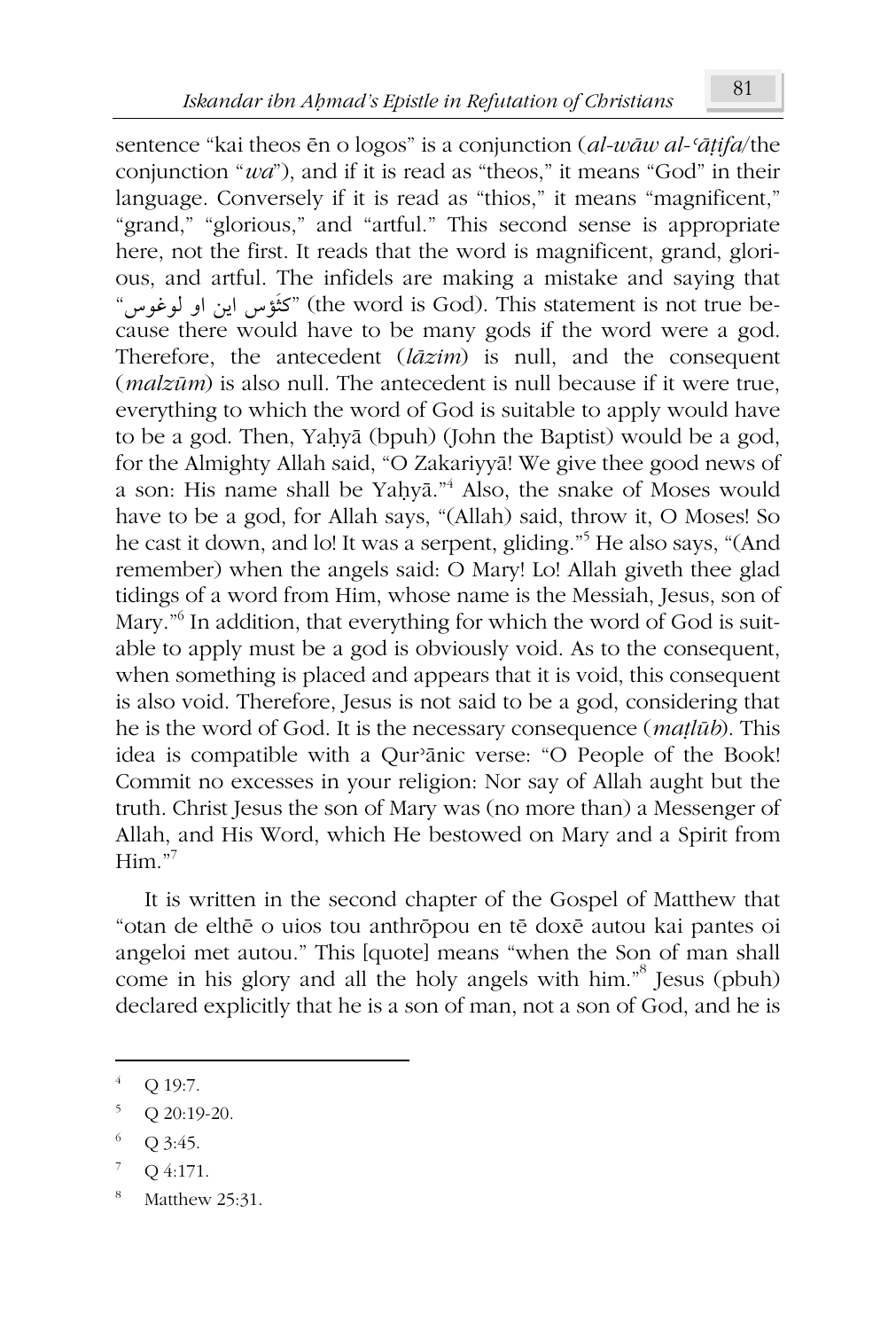created and is neither eternal nor self-subsistent ( $w\bar{a}j\bar{b}$  al- $w\bar{u}j\bar{a}d$ ), for being self-subsistent by himself means that he is self-existent from all of his sides. This idea means that none of his attributes changes. This idea is compatible with a Qur'anic verse: "They say: 'Allah hath begotten a son.' Glory be to him. Nay, to Him belongs all that is in the heavens and on earth: everything renders worship to Him."<sup>9</sup>

It is written in the fourth [Gospel] that "ēdē de tēs eortēs mesousēs anebē o iēsous eis to ieron kai edidasken. kai ethaumazon oi ioudaioi legontes pōs outos grammata oiden mē memathēkōs. apekrithē oun autois o iēsous kai eipen ē emē didachē ouk estin emē alla tou pempsantos me. ean tis thelē to thelēma autou poiein gnōsetai peri tēs didachēs poteron ek tou theou estin ē egō ap emautou lalō. o aph eautou lalon tēn doxan tēn idian zētei o de zēton tēn doxan tou pempsantos auton outos alēthēs estin kai adikia en autō ouk estin." This [segment] means that "Now, about the midst of the feast, Jesus went up into the temple, and taught. And the Jews marveled, saying, How knoweth this man letters, having never learned? Jesus answered them and said, my doctrine is not mine, but his that sent me. If any man will do his will, he shall know of the doctrine, whether it be of God, or whether I speak of myself. He that speaketh of himself seeketh his own glory: but he that seeketh his glory that sent him, the same is true, and no unrighteousness is in him."<sup>10</sup> Jesus (pbuh) declared that he is not God, saying, "my doctrine is not mine, but His that sent me." Then, Jesus is not God. He also said, "Whether it be of God, or whether I speak of myself." In this sentence, Jesus (pbuh) showed the greatness of the Almighty God and his lowliness in regard to the Almighty God. This idea is compatible with a Qur'anic verse: "It is not (possible) that a man, to whom is given the book, and wisdom, and the prophethood, should say to people: be ye my worshippers rather than Allah's."<sup>11</sup> This meaning is apparent among the people and in the custom. Whenever people hold a command in high esteem, they say that this command is not from them, but from the administrator. In doing so, they show their lowliness and the greatness of the administrator.

 $\overline{Q}$ Q 2:116.

John 7:14-18.

<sup>11</sup> Q 3:79.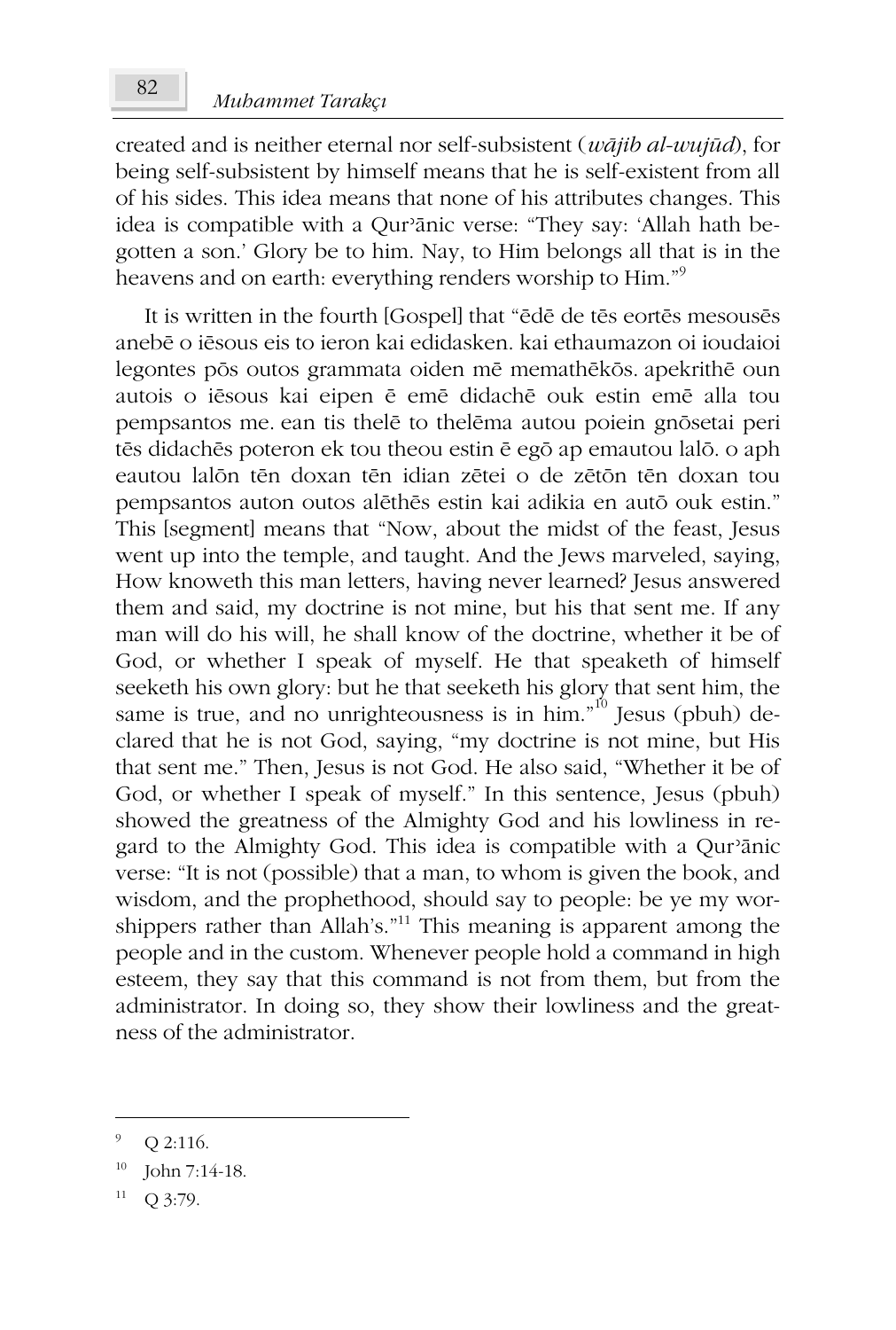It is written in the fourth chapter of the Gospel of Matthew that "kardias autōn ina mē pisteusantes sōthōsin. oi de epi tēs petras oi otan akousōsin meta charas dechontai ton logon kai outoi rizan ouk echousin oi pros kairon pisteuousin kai en kairō peirasmou aphistantai. to de eis tas akanthas peson outoi eisin oi akousantes kai upo merimnōn kai ploutou kai ēdonōn tou biou poreuomenoi sumpnigontai kai ou telesphorousin, to de en tē kalē gē outoi eisin oitines en kardia kalÉ kai agathÉ akousantes ton logon katechousin kai karpophorousin."<sup>12</sup> This [passage] means, "he spake by this parable: A sower went out to sow his seed: and as he sowed, some fell by the way-side; and it was trodden down, and the fowls of the air devoured it. And some fell upon a rock; and as soon as it was sprung up, it withered away because it lacked moisture. And some fell among thorns; and the thorns sprang up with it, and choked it. And other [seeds] fell on good ground, and sprang up, and brought forth fruit a hundredfold. [And when he had said these things, he cried, He that hath ears to hear, let him hear.] And his disciples asked him, saying, what might this parable be? And he said: [Now the parable is this.] The seed is the word of God. Those by the way-side are they that hear; then cometh the devil, and taketh away the word out of their hearts, lest they should believe and be saved. They on the rock are they who, when they hear, receive the word with joy; and these have no root, which, for a while, believe, and in time of temptation, fall away. And that which fell among thorns are they who, when they have heard, go forth, and are choked with cares and riches and pleasures of this life, and bring no fruit to perfection. However, those on the good ground are they who, in an honest and good heart, having heard the word, keep it, and bring forth fruit with patience."<sup>13</sup> This [quote] negates the idea that the word of God is God and attests that the word of God is not an attribution that is exclusive to Jesus, but can be applied to many. This idea is compatible with a Qur'ānic verse: "By His Command doth He send the spirit (of inspiration) to any of His servants He pleases."<sup>14</sup> The word of God and the person of God are not identical, for the word is different from the speaker be-

 $\overline{a}$ 

 $12$  Kata Loukan 8:12-15.

<sup>&</sup>lt;sup>13</sup> This story appears in the fourth chapter of the Gospel of Mark, not of Matthew. However, the details in the story seem to correspond much more closely to the Gospel of Luke (8:4-15. See also Mark 4:2-20; Matthew 13:3-23).

 $^{14}$  Q 40:15.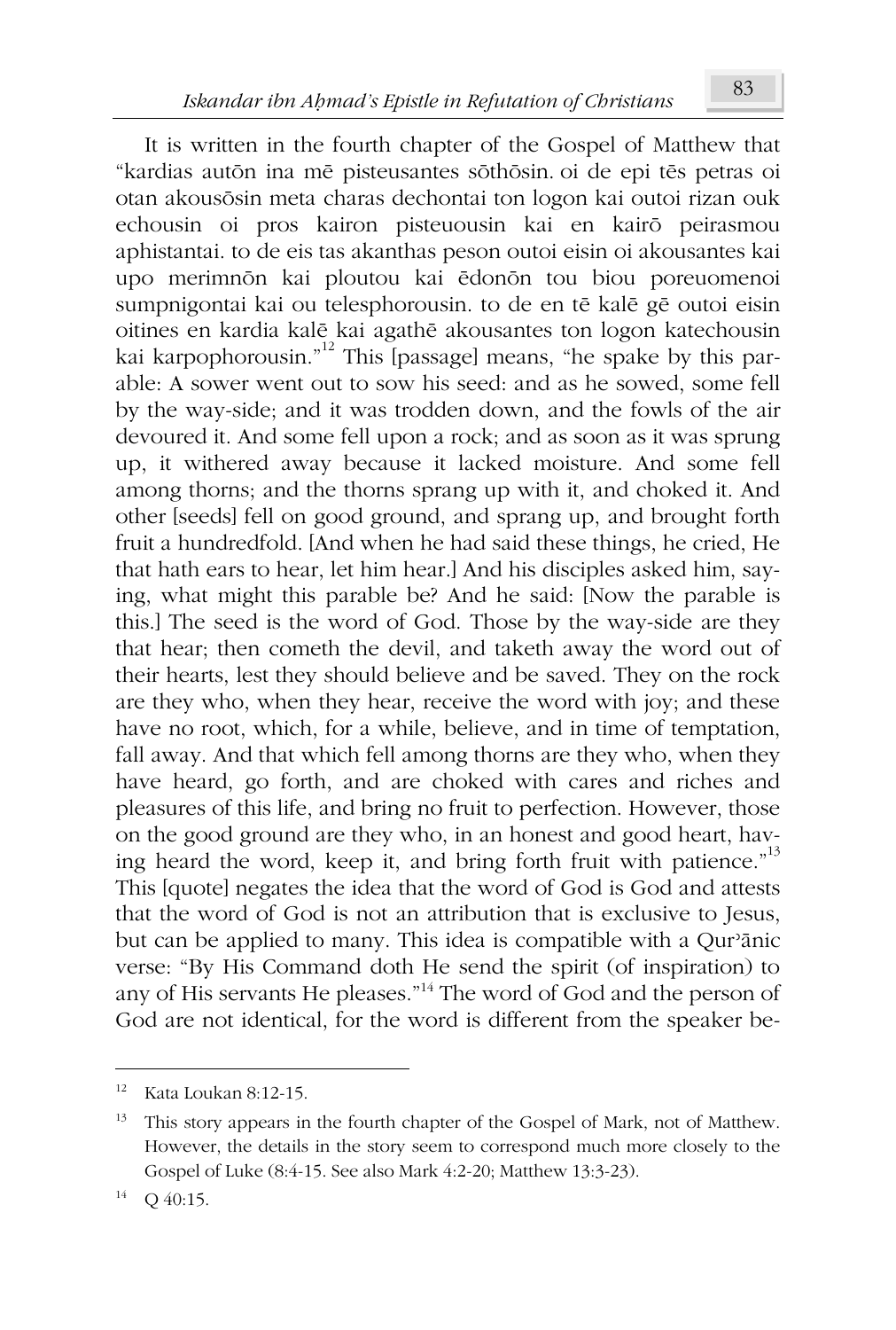cause he (Jesus) likened the word to the seed and the speaker to the sower. Then, if Jesus (pbuh) were a god simply because he is the word of God, it would be necessary that everything to which the word of god is suitable to apply would also be a god, so there would have to be many gods. Therefore, the antecedent is obviously null, and the consequent is also null. This idea is compatible with a Qur'anic verse: "If there were, in the heavens and the earth, other gods in addition to Allah, then verily, both (the heavens and the earth) had been disordered."<sup>15</sup> As to the consequent, when something is placed and appears that it is impossible and invalid, this consequent is also void and impossible. It is the necessary consequence.

It is written in the fourteenth chapter of the Gospel of John that "ean agapate me tas entolas tas emas tērēsate. kai egō erōtēsō ton patera kai allon paraklēton dōsei umin ina menē meth umōn eis ton aiona to pneuma tēs alētheias." This [passage] means, "If ye love me, keep my commandments. And I will pray the Father, and he shall give you another paraklaytos that he may abide with you forever; he is the spirit of truth."<sup>16</sup> This passage indicates that the word "father" means "the guide" and "the educator," not "the pater [one who has child or children]," for when it is used absolutely, it is known among all creatures that it means "the guide" and "the educator." If Jesus, one of the created beings, were a god, it would be necessary that every individual is also a god. Therefore, the antecedent is null, and the consequent is also null. This idea is compatible with a Qur'anic verse: "They have taken as lords beside Allah their rabbis and their monks and the Messiah son of Mary, when they were bidden to worship only One God. There is no God but He. Be He glorified from all that they ascribe as partner (unto Him)!"<sup>17</sup> This idea also indicates that Jesus (pbuh) is a created being, not eternal, for whoever demands is necessarily a needy, created, and possible (mumkin) being. Whoever is created and possible is not eternal. The Almighty God, conversely, is an eternal and self-subsisting being. Therefore, Jesus (pbuh) is not self-subsisting and not God. It is the necessary consequence. Jesus' statement that "he shall give you another paraklaytos" indicates Ahmad, for he describes him as the spirit of truth, and this is the greatest attribute, namely, Ahmad. This idea is compatible with a

<sup>15</sup> Q 21:22.

<sup>16</sup> John 14:15-16.

<sup>17</sup> Q 9:31.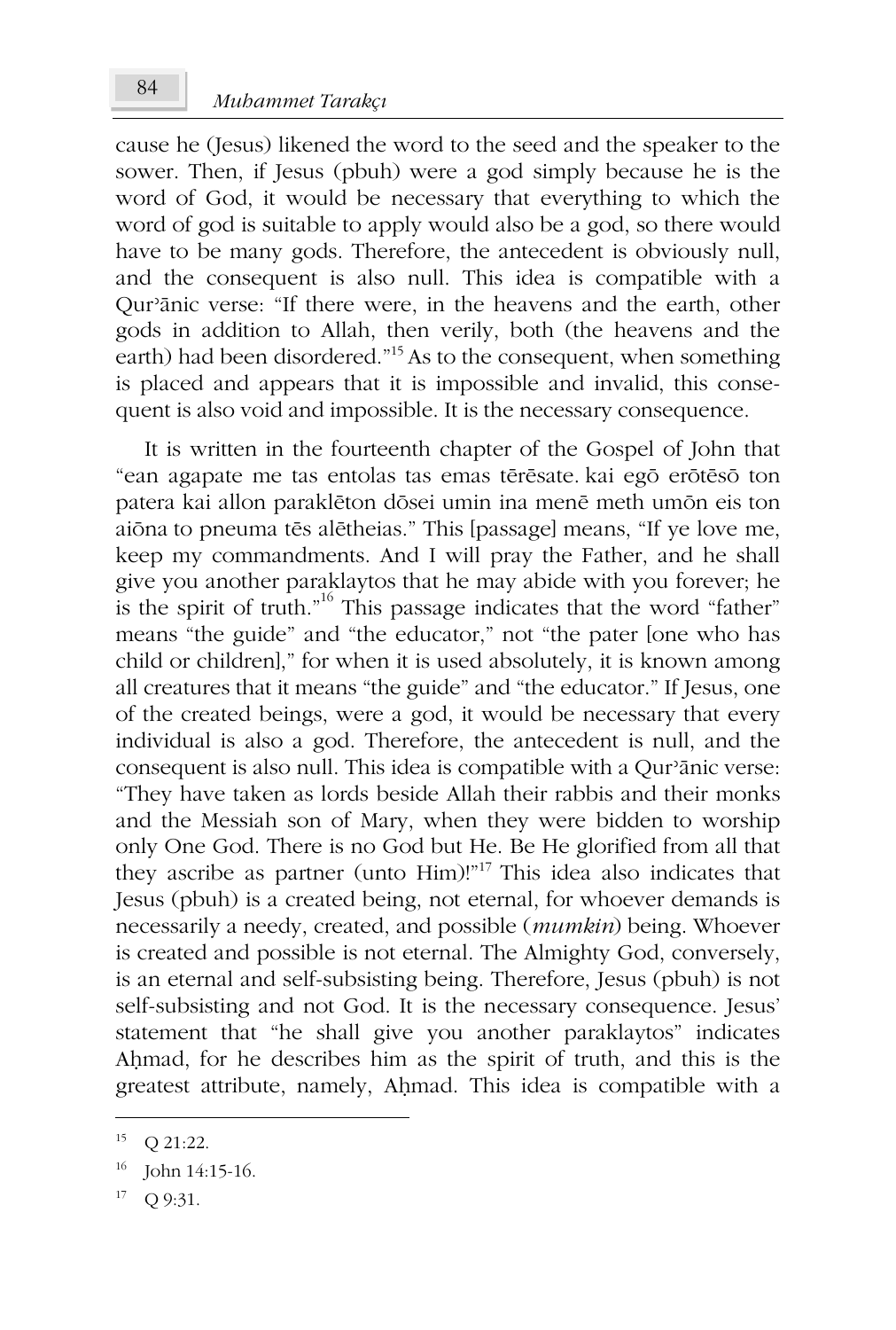Qur'ānic verse: "[Jesus, son of Mary said:] O Children of Israel! Lo! I am the messenger of Allah unto you, confirming that which was (revealed) before me in the Torah, and bringing good tidings of a messenger who cometh after me, whose name is Ahmad."<sup>18</sup> The limitation of "another" in Jesus' statement about "another paraklaytos" dismisses the words of the infidels, who say that "paraklaytos" is Jesus. [This idea is compatible with a Qur'ānic verse: "Those who follow the messenger, the unlettered Prophet, whom they find mentioned in the Torah and the Gospel (which are) with them."<sup>19</sup>].

It is written in the same chapter that "ei égapate me echaréte an oti eipon poreuomai pros ton patera oti o patēr mou meizōn mou estin." This [sentence] means, "If ye loved me, ye would rejoice because I said, I go unto the Father: for my Father is greater than  $I^{20}$  It appears that Jesus is lesser and lower than God, and his nobleness is due to his connection with the Almighty God. There is no doubt that the lesser and the lower one cannot be identified with the greatest. If it were so, $^{21}$  the greatest would number two. If Jesus were a god, there would be two gods. Then, the antecedent is obviously null, so the consequent is also null. This idea compatible with a Qur'ānic verse: "Allah has said: take not (for worship) two gods: for he is just one Allah."<sup>22</sup> He also declared that he is the servant (*abd*) of God. Because Jesus is the lesser and not the Almighty God, he is not but the slave of God, for every created being is the servant of God, and the Almighty God is sovereign, creator, eternal, ruler, mighty, generous. This idea is compatible with a Qur'ānic verse: "Christ disdaineth not to serve and worship Allah, nor do the angels who are near to Him."<sup>23</sup>

It is written in the same chapter that "o de paraklÉtos to pneuma to agion o pempsei o patēr en tō onomati mou ekeinos umas didaxei panta kai upomnēsei umas panta a eipon umin." This [quote] means, "But the paraklaytos, which is the Holy Ghost, whom the Father will send in my name, he shall teach you all things and bring all things to

 $\overline{a}$ 

 $18$  Q 61:6.

 $19$  Q 7:157.

 $20$  John 14:28.

 $21$  If the lesser and lower one could be identified with the greatest.

 $22$  Q 16:51.

 $23$  Q 4:172.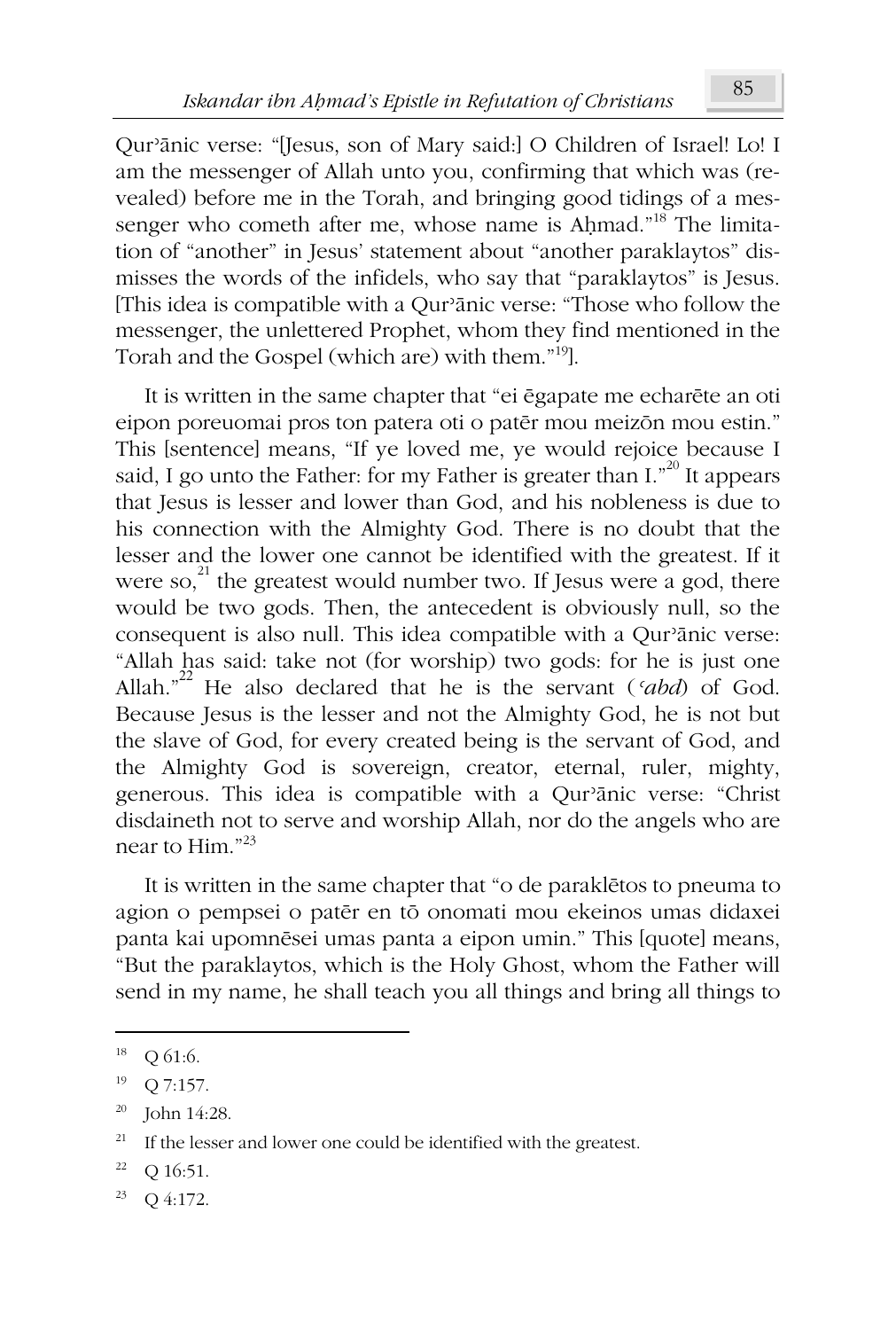your remembrance, whatsoever I have said unto you."<sup>24</sup> This [quote] indicates the blessed coming of Muhammad (pbuh), for the word "paraklaytos" means "the discoverer of the hidden things." In addition, Jesus described him as the Holy Ghost. It is the greatest attribute, the meaning of which is Ahmad. Moreover, Jesus said, "in my name," namely, as a prophet. He is no one but Muhammad (pbuh). This idea is compatible with a Qur'anic verse: "It is He who has sent His messenger with guidance and the religion of truth, to proclaim it over all religion: and enough is Allah for a Witness. Muhammad is the messenger of Allah."<sup>25</sup>

It is written in the Gospel that "egō eimi ē ampelos ē alēthinē kai o patēr mou o georgos estin pan klēma en emoi mē pheron karpon airei auto kai pan to karpon pheron kathairei auto ina pleiona karpon pherē." This [quote] means, "I am the true vine, and my Father is the husbandman. Every branch in me that beareth not fruit he taketh away: and every branch that beareth fruit, he purgeth it, that it may<br>bring forth more fruit."<sup>26</sup> This [idea] signifies that Jesus' aim is to show who his maker, creator, and educator is, and to show that he, Jesus, is a being who was created. Every creature is produced (badith) and needy. Whatever is needy and produced is neither eternal nor selfsubsisting. Then, Jesus is not a God because the Almighty God is eternal and self-subsisting. It is the necessary consequence.

It is written in the Gospel that "patera mou kai patera umon kai theon mou kai theon umon." This [quote] means, "my Father and your Father, and my God, and your God."<sup>27</sup> This [quote] indicates that when Jesus said, "my father and your father, my God and your God," his intention for the word "father" was "the guide" and "the instructor." If his intention for the word "father" were "the pater [one who has child or children]," he would not say "your father." This idea is compatible with a Qur'anic verse: "They surely disbelieve who say: Lo! Allah is the Christ, son of Mary. The Christ (himself) said: O Children of Israel, worship Allah, my Lord and your Lord. Lo! Whoever ascribeth partners unto Allah, for him Allah hath forbidden Paradise.

<sup>24</sup> John 14:26.

<sup>25</sup> Q 48:28-29.

<sup>26</sup> John 15:1-2.

John 20:17.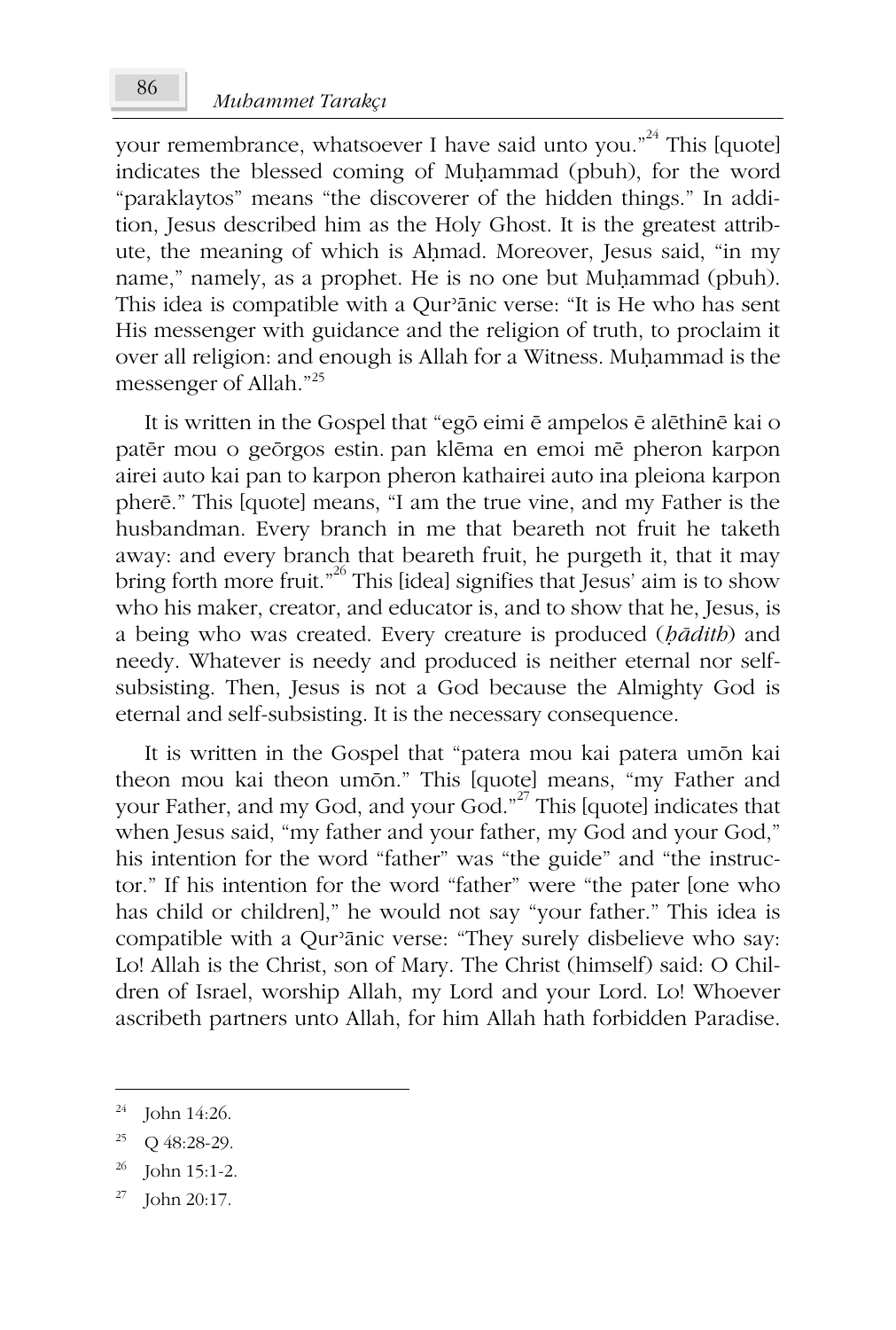His abode is the Fire. For evil-doers there will be no helpers."28 If Jesus were the son of God simply because he said "my father," the apostles would be the sons of God and gods because Jesus also said "your father." Therefore, the antecedent is obviously null, so the consequent is also null. This idea is compatible with a Qur'anic verse: "It is not befitting to (the majesty of) Allah that He should beget a son. Glory be to him! When He decreeth a thing, He saith unto it only: Be! And it is."<sup>29</sup> This [quote] also indicates Jesus' being servant, for everyone who adopts a god must be His servant. It is the necessary consequence. This idea is compatible with a Qur'anic verse: "It is Allah who is my Lord and your Lord; then, worship Him. That is a straight path."30

It is written in the Gospel that "sumpherei umin ina ego apeltho" ean gar ego mē apelthō o paraklētos ouk eleusetai pros umas... otan de elthē ekeinos to pneuma tēs alētheias odēgēsei umas eis pasan tēn alētheian ou gar lalēsei aph eautou all osa an akousē lalēsei kai ta erchomena anangelei umin ekeinos eme doxasei." This [quote] means, "It is expedient for you that I go away: for if I go not away, the paraklaytos will not come unto you... When he, the Spirit of truth, is come, he will guide you into all truth: for he shall not speak of himself; but whatsoever he shall hear, that shall he speak: and he will show you things to come. He shall glorify me.<sup>31</sup> This [quote] indicates that Jesus told his apostles the good news of the blessed coming of Muhammad, the prophet of God. Jesus declared the superiority of Muhammad (pbuh) over himself, saying, "It is expedient for you that I go away: for if I go not away, the paraklaytos will not come unto you... When he, the Spirit of truth, is come, he will guide you into all truth." Jesus appeared to have said, "Because you will not get every profit from me, it would be better that I should go away from you, and he, the Spirit of truth, should come. He has superiority and profits more than me in order that you may benefit from him more than me," while saying that "he will guide you into all truth." This idea is compatible with a Qur'anic verse: "O Prophet! Truly We have sent thee as a witness and a bringer of good tidings and a warner. And as a summoner unto Allah by His permission, and as a lamp that giveth

30 Q 3:51.

<sup>28</sup> Q 5:72.

<sup>29</sup> Q 19:35.

 $31\,$ John 16:7, 13-14.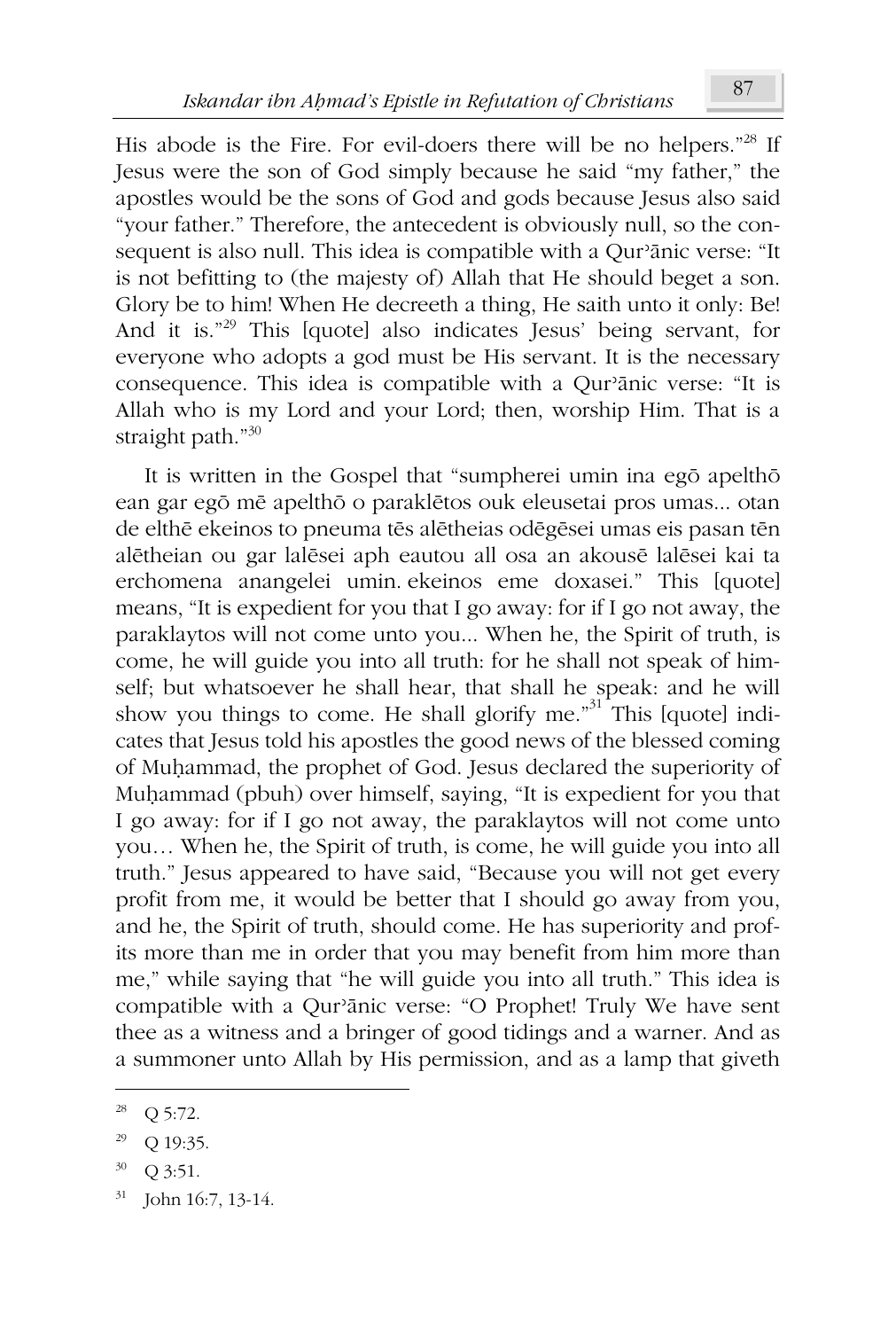light. And give the believers the good news that they shall have a great grace from Allah."<sup>32</sup> Jesus encouraged people to believe in him, accept him, and believe in the Holy Qur'ān, saying, "He is the Spirit of truth. He shall not speak of himself; but whatsoever he shall hear, that shall he speak," namely, [he shall speak] from the Almighty God, and it is the Qur'ān. This idea is compatible with a Qur'ānic verse: "Nor doth he speak of (his own) desire. It is naught but revelation sent down to him."<sup>33</sup> Jesus also encouraged people to accept him and believe in what he said because of the truth that he spoke: "He shall glorify me." This idea is compatible with a Qur'ānic verse: "O ye who believe! Believe in Allah and His Messenger and the scripture which He hath sent to His messenger."<sup>34</sup>

It is written in the Gospel that "élei élei lema sabachthanei tout estin thee mou thee mou inati me enkatelipes." It means "Eli, Eli, lama sabachthani? That is to say, My God, my God, why hast thou forsaken me?"<sup>35</sup> This [quote] indicates that Jesus (pbuh) declared explicitly and clearly his enslavement, weakness, and desire for mercy, aid, and recourse from the Almighty Allah, for " الى الى أب سبحتنى is an Arabic expression, and it means "My God, my God, why" hast thou forsaken me?" As there is no letter "h" in the Christian alphabet, it was dropped, and the expression "إلى إلى أألف" remained [instead of إِلٰهِي إِلٰهِي]. This rectification is evident in the explanation that Jesus gave shortly afterwards, saying, "tout estin" that is, "thee mou thee mou," which means "My God, my God," as in language of the Christians, "thee mou thee mou" means "My God, my God." The unbelievers do not deny this meaning, for when the Jews wanted to kill Jesus, and when he cried, scared, prayed, and shouted loudly, he said in the Gospel, "My God, my God, why hast thou forsaken me?" This idea is compatible with a Qur'ānic verse: "Certainly they disbelieve who say: Surely, Allah is the Christ, son of Mary. Say: Who then can do aught against Allah, if He had willed to destroy the Christ, son of Mary, and his mother and everyone on earth?"<sup>36</sup> Therefore, Jesus showed clearly his enslavement and weakness. This idea is compati-

 $\overline{a}$ 

 $32$  Q 33:45-47.

<sup>33</sup> Q 53:3-4.

<sup>34</sup> Q 4:136.

<sup>35</sup> Matthew 27:46; Mark 15:34.

 $36$  Q 5:17.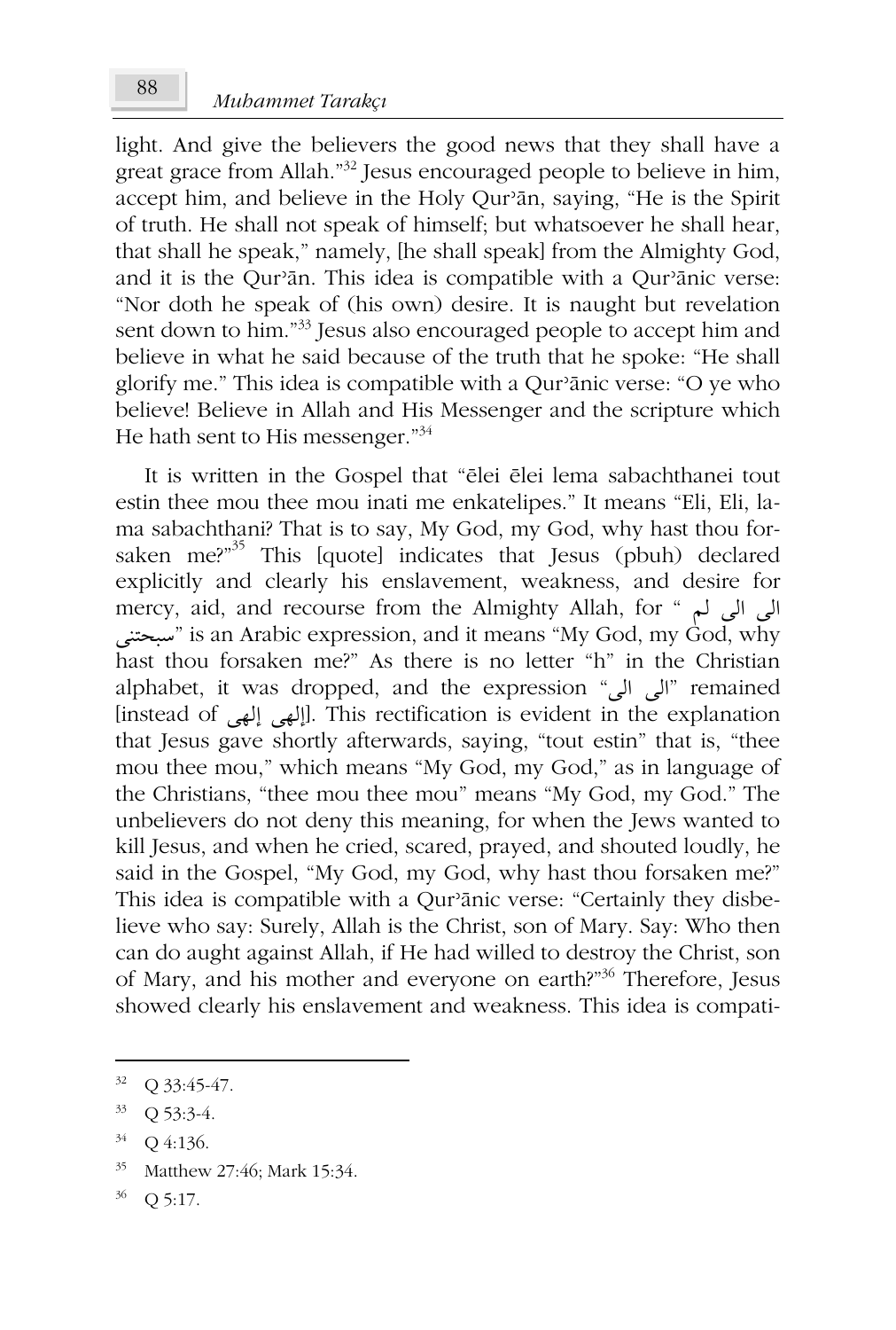ble with a Qur'ānic verse: "He said: I am indeed a servant of Allah: He hath given me the Scripture and hath appointed me a Prophet."<sup>37</sup> (Jesus also showed that) he needs, wishes, and expects aid, help, and mercy from God, like other human beings. This idea is compatible with a Qur'ānic verse: "O ye men. It is ye who have need of Allah: but Allah is the One free of all wants, worthy of all praise."<sup>38</sup> Everyone who is needy is produced (*bādith*), and nobody who is produced is eternal or a god, but created and the servant of the creator. However, the almighty God is eternal and self-existent. Then, Jesus is not a god, but created one like all the other creatures. This idea is compatible with a Qur'ānic verse: "Lo! The likeness of Jesus before Allah is as that of Adam. He created him of dust, and then, He said unto him: Be! And he is."<sup>39</sup>

Many justifications and evidences like these exist in the Gospel. However, these are enough to nullify the divinity of Jesus, prove that he is a servant of God, prove the blessed coming of Muhammad (pbuh), and prove that he is the messenger and the prophet of God.

The rest of the Gospel contains stories, legends, and miracles, most of which are attributed to Jesus by the tongues of the apostles. These stories are not stories about the mighty God like those of the Holy Qur'ān. Whoever knows about the Qur'ānic verses, its eloquences and its pureness knows and believes that it is the word of God and prodigious. No one nor all of the individuals, from the human beings to the jinns, can produce the like of the Qur'ān, as the mighty God said, "Say: Verily, though mankind and the Jinn should assemble to produce the like of this Qur'ān, they could not produce the like thereof, though they were helpers one of another."<sup>40</sup>

Among such stories is the following: "archon eis elthon prosekunei autō legōn oti ē thugatēr mou arti eteleutēsen alla elthōn epithes tēn cheira sou ep autēn kai zēsetai. kai egertheis o iēsous ÉkolouthÉsen aut× kai oi mathÉtai autou. kai idou gunÉ aimorroousa dōdeka etē proselthousa opisthen ēpsato tou kraspedou tou imatiou autou. elegen gar en eautē ean monon apsōmai tou imatiou autou sōthēsomai. o de iēsous epistrapheis kai idōn autēn eipen tharsei

1

- <sup>39</sup> Q 3:59.
- $^{40}$  Q 17:88.

<sup>37</sup> Q 19:30.

<sup>38</sup> Q 35:15.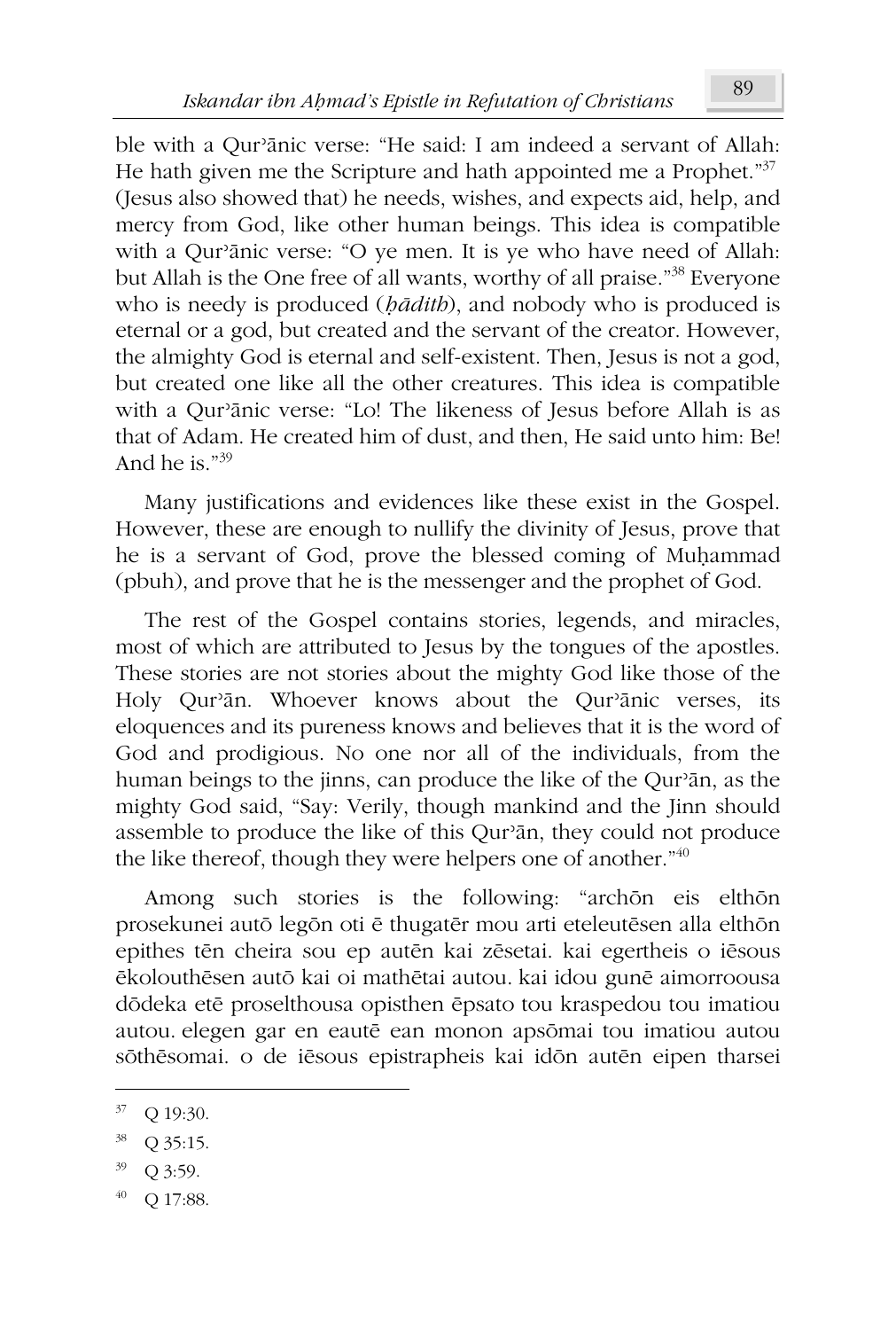thugater ē pistis sou sesōken se kai esōthē ē gunē apo tēs ōras ekeinēs, kai elthōn o jēsous eis tēn oikian tou archontos kai idōn tous aulētas kai ton ochlon thoruboumenon, legei autois anachōreite ou gar apethanen to korasion alla katheudei kai kategelön autou. ote de exeblēthē o ochlos eiselthōn ekratēsen tēs cheiros autēs kai ēgerthē to korasion. kai exēlthen ē phēmē autē eis olēn tēn gēn ekeinēn."

This [section] means, "While he spake these things unto them, behold, there came a certain ruler, and he worshipped him, saying, 'My daughter is even now dead: but come and lay thy hand upon her, and she shall live.' And Jesus arose and followed him, and so did his disciples. And behold, a woman, who was diseased with an issue of blood twelve years, came behind him, and touched the hem of his garment: For she said within herself, 'If I may but touch his garment, I shall be whole.' However, Jesus turned him about, and when he saw her, he said, 'Daughter, [be of good comfort,] thy faith hath made thee whole.' And the woman was made whole from that hour. And when Jesus came into the ruler's house, and saw the minstrels and the people making a noise, he said unto them, 'Give place: for the maid is not dead, but sleepeth.' And they laughed him to scorn. However, when the people were put forth, he went in and took her by the hand, and the maid arose. And the fame hereof went abroad into all that land "<sup>41</sup>

Allah knows best.

Matthew 9:18-26; Mark 5:22-43; Luke 8:41-56.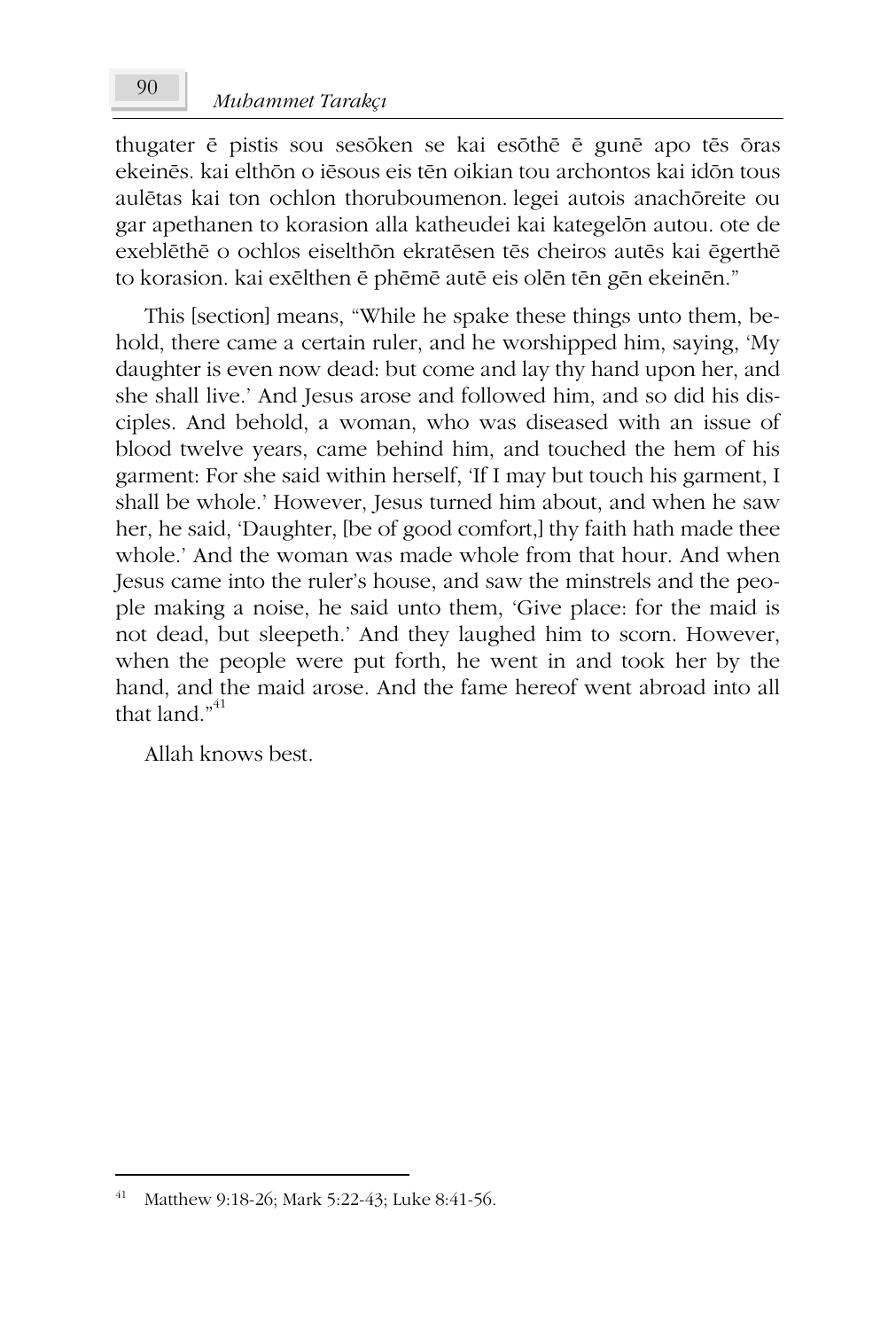رسالة في الرد على النصارى<sup>1</sup> لإسكندر ابن أحمد فيلسوف الدرابزوني<sup>2</sup>

الحمد لله الذي ليس كمثله شيء و هو السميع البصير، الحاكم الذي لا شريك له و هو على كل شيء قدير، الواحد الذي لم يتخذ صاحبة و لا ولدا، الصمد الذي لم يلد و لم يولد و لم يكن له كفوا أحد، الخالق الذي خلق السموات و الأرض ثم بدأ خلق الإنسان من طين ثم جعل نسله من سلالة من ماء مهين فتبارك الله أحسن الخالقين، الحكيم الذى نفخ فيه من روحه فيحييه ثم يميته ثم بخلق جديد يحييه، الكريم الٰذي قال "و أزلفت الجنة للمتقين غير بعيد"، القهار الذي قال "ألقيا في جهنم كل كفار عنيد". و الصلوة على أشرف الخلق سيد الأنبياء و المرسلين محمد القريشى المكى الأمي رسول رب العالمين و على آله و أصحابه و خلفائه أجمعين.

أما بعد، لما كانت الكفرة النصرانية معتقدين على حقية دينهم الباطلة<sup>3</sup> من كل الوجوه عقلاً و نقلاً بأنها حق على زعم فاسدهم ُ و لا ينظِّرون حججناً العقلية الصحيحة و لا البراهين النقلية المعجزة، أراد هذا العبد الفقير إسكندر ابن أحمد فيلسوف الدرابزوني<sup>5</sup> بعون الله تبارك و تعالى أن ألزمها٬ بالإنجيل.

و قال إن في الصحاح ؒ الأول في ابتداء الإنجيل قوله: "انارشي اين او لوغوس كئو لوغوس اين بزستون ثؤن كثؤس إين أو لوغوس."° يعنى "الكلام <sub>في</sub> الأزل و الكلام عند الله و الكلام إله."<sup>9</sup> يأخذ الكفرة هذا القول و

en archē ēn o logos kai o logos ēn pros ton theon kai theos ēn o logos (Kata Iannen  $1:1$ ).

John 1:1.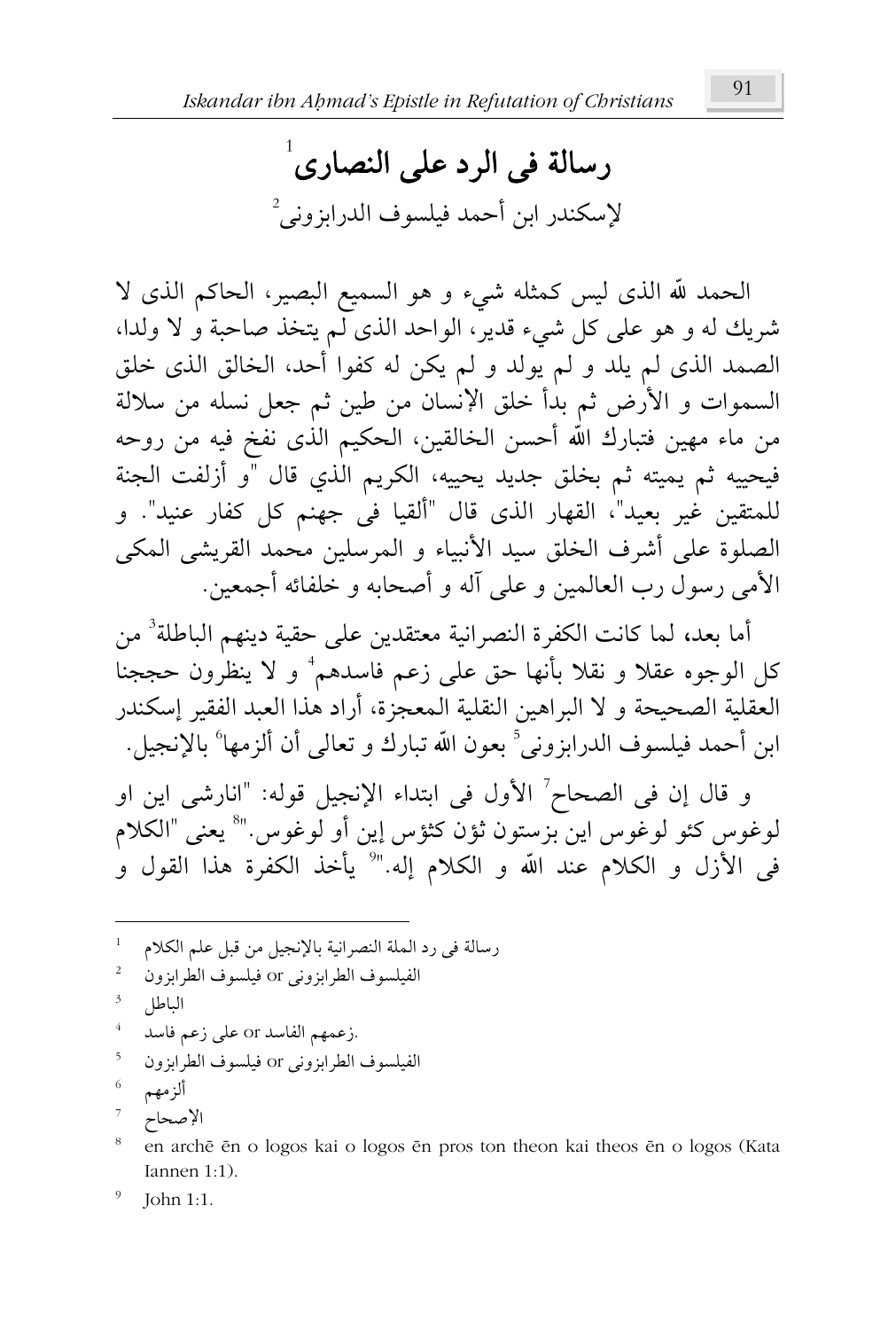يجعلون<sup>10</sup> حجة و يقولون لما كان عيسى كلام الله كان إلها. أما كونه كلاما فلأنه كان واقعا فيه و مبشرا به. و أما كونه إلها فلما قال في الإنجيل و الكلام إله. و ليس كذلك لأن لفظ الكاف "ثؤس" في "كثؤس اين أو لوغوس" في موضع الواو العاطفة و "ثَوْس" بفتح الثاء بمعنى لفظة الله على لسانهم و "ثِؤس" بكسر الثاء في لغتهم العظيم و الجليل و المجيد و البديع فههنا هو المعنى الثاني لا الأول أي "كثِؤس اين او لوغوس" بالكسر بمعنى "و الكلام عظيم أو مجيد أو جليل أو بديع". و الكفرة يغلطون و يقولون "كثَؤس اين اوْ لوغوس" بالفتح بمعنى "و الكلَّام إله". و ليس كذلك لأنه لو كان الكلام إلها يلزم أن يكون آلهة كثيرة. فاللازم باطل و الملزوم مثله. أما بطلان اللازم فلأنه حينئذ يلزم أن يكون كل ما صدق عليه أنه كلام الله أن يكون إلها فيكون على هذا التقدير يحيى عليه السلام إلها لأنه قال الله تبارك و تعالى آية: "يا زكريا إنا نبشرك بغلام اسمه يحيى.''<sup>11</sup> و أيضا أن يكون ثعبان موسى إلها. لأنه قال الله تبارك و تعالى آية: "قال ألقها يا موسى فألقاها فإذا هى حية تسعى." $^{121}$ كما قال: "يا مريم إن الله يبشرك بكلمة منه اسمه المسيح عيسًى ابن مريم.''<sup>13</sup> و غير ذلك مما يصدق عليه أنه كلام الله أن يكون إلها و هو باطل بالبداهة. و أما الملزوم فلأنه إذا وضع الشيء و لزم منه باطل يكون ذلك الموضوع أيضا باطلا. فإذًا لا يكون عيسى إلها على تقدير كونه كلام الله و هو المطلوب. و هذا موافق بآية كريمة: "يا أهل الكتاب لا تغلوا في دينكم و لا تقولوا على الله إلا الحق إنما المسيح عيسى ابن مريم رسول الله و كلمته ألقيها<sup>14</sup> إلى مريم و روح منه.''<sup>15</sup>

و أما في الصحاح أ الثاني قتا ماتثؤن في قوله: "ابن أو كريوس أوتان الثي أوا اي سوس أو أوس تو آنثروبو انت ذوكس أفتو كبا نتس آيئ آنكلي

- $^{10}$  يجعلونه
- $11$ Q 19:7.
- $12$  Q 20:19-20.
- $13$  Q 3:45.
- $14 -$ ألقاها
- 15 Q 4:171.

 $^{16}$  الإصحاح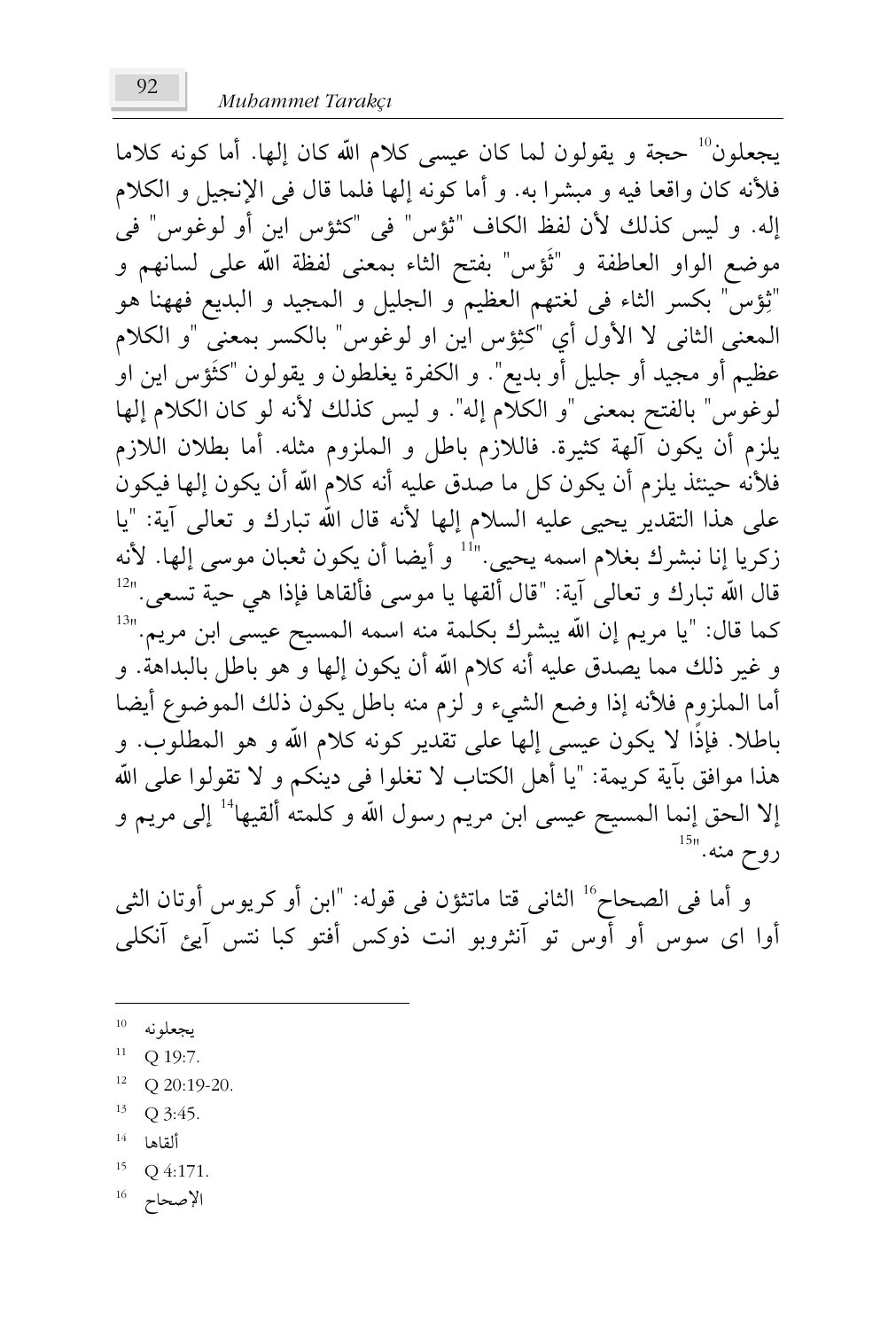متافتو.''<sup>17</sup> يعني "إذا جاء عيسي ابن البشر على شهرته و معه كل الملائكة المقدسة.''<sup>18</sup> أظهر عيسى عليه السلام صريحا بأنه ابن البشر و ليس بابن الله و كونه حادثا و ليس بقديم و واجب الوجود لأن واجب الوجود لذاته واجب الوجود من جميع جهاته بمعنى لا يتغير<sup>19</sup> صفة من صفاته. و هو موافق بآية كريمة: "و قالوا اتخذ الله ولدا سبحانه بل له ما في السموات و الأرض كل له  $^{20}$ قانتو ن

و أما في الرابع في قوله: "تيس ا اورتيس مسوسس آنوي اواي اي سوس استوای ارون کاذی ذاسك کاثاو ماذون اای او ذئ لغون تس بوس اوتوس غراما تا اذمی مماثقومی آبقرث اون آفتیس اوای ای سومی کا بن اامی ذذاشی اوکستی ایمی آلاتو بمبسانتوسمه اان تس ثل تو ثلیما آفتو باین ينوسته برتس ذذاخيش بو ترون اكتو ثؤاست اي اغو آبمافتو لا لواو آفآفتولا لون تن ذوقسان تن اى ذيبا زتى اوذ زيتون تن ذوقسان تو بمسانتوس آفتون اوتوس آلشس است كآذى كيا انافتو اوكست.''<sup>21</sup> يعنى "في وسط الصوم اطلع عيسى على المنبر و وعظ و عجبوا $^{22}$  اليهود حيث قالوا إنه ما قرأ حرفا من أحد. و أجابهم عيسى و قال لهم: موعظتى ليست منى بل ممن أرسلني. و من يطلب إرادته يفهم من موعظة هل هي من عند الله أو أنا أتكلم من تلقاء نفسي. من يكلم<sup>23</sup> من تلقاء نفسه يطلب اختياره الخاص. و من يطلب مراد

- 18 Matthew 25:31.
- 19 لا تتغــ
- 20 Q 2:116.
- 21 ēdē de tēs eortēs mesousēs anebē o iēsous eis to ieron kai edidasken kai ethaumazon oi ioudaioi legontes pōs outos grammata oiden mē memathēkōs. apekrithē oun autois o iēsous kai eipen ē emē didachē ouk estin emē alla tou pempsantos me. ean tis thelē to thelēma autou poiein gnōsetai peri tēs didachēs poteron ek tou theou estin ē egō ap emautou lalō. o aph eautou lalon ten doxan ten idian zetei o de zeton ten doxan tou pempsantos auton outos alēthēs estin kai adikia en autō ouk estin (Kata Iannen 7:14-18).

$$
\begin{array}{cc}\n \stackrel{22}{\longrightarrow} & \stackrel{22}{\longrightarrow} \\
\stackrel{23}{\longrightarrow} & \stackrel{1}{\longrightarrow} \\
\end{array}
$$

<sup>17</sup> otan de elthē o uios tou anthrōpou en tē doxē autou kai pantes oi angeloi met autou (Kata Matthaion 25:31).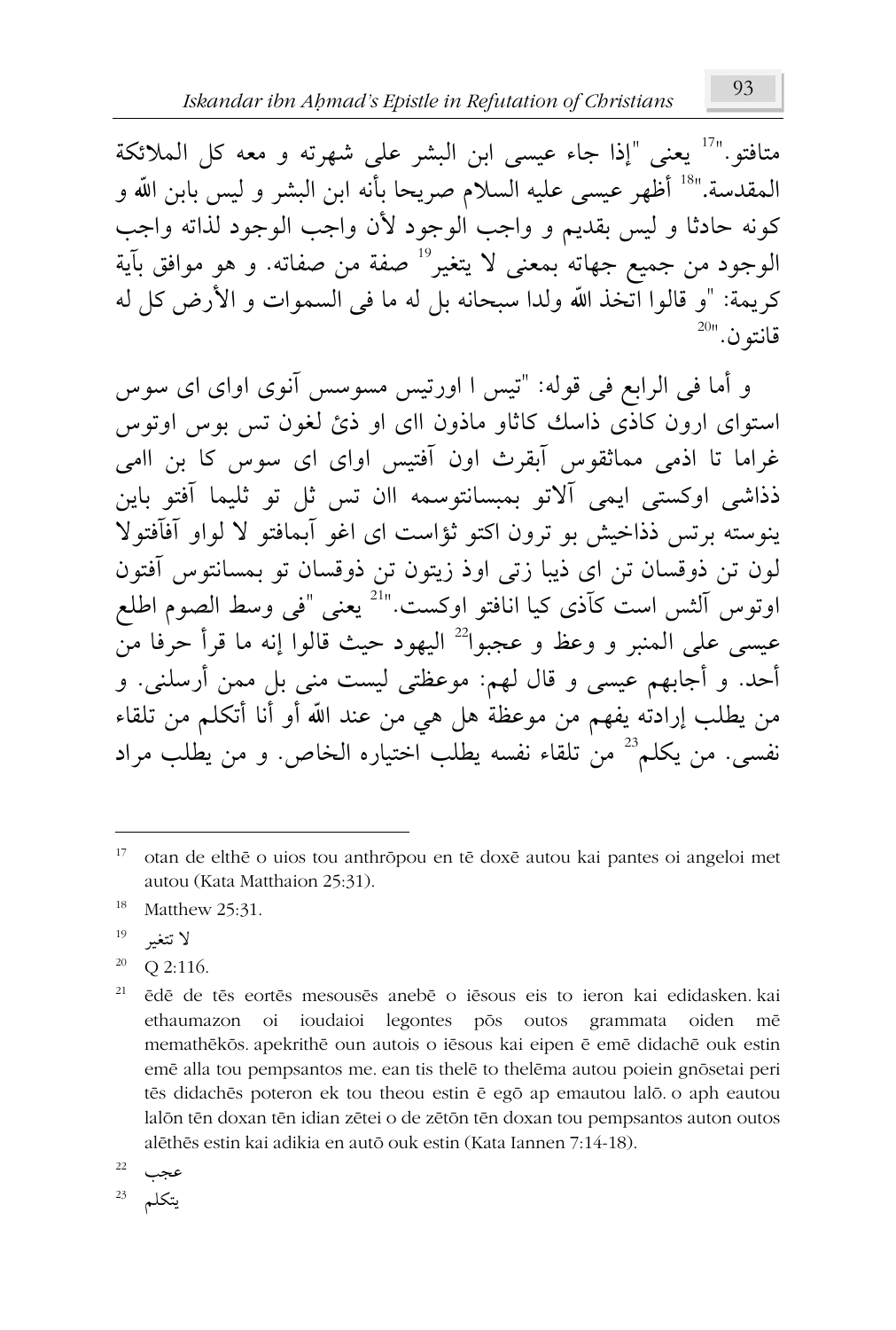من أرسله هو صادق و ليس عنده ظلم."<sup>24</sup> أظهر عيسى عليه السلام أنه غير الله حيث قال "موعظتي ليست مني بل ممن أرسلني"، فإذًا يكون عيسى غير الله. و قال أيضا "هل هي من عند الله أو أنا أتكلم من تلقاء نفسي" ففيه عيسى عليه السلام أظهر عظمة الله تبارك و تعالى و دناءة ذاته بالنسبة إلى الله تبارك و تعالى. و هو موافق بآية كريمة: "ما كان لبشر أن يؤتيه الله الكتاب و الحكم و النبوة ثم يقول للناس كونوا عبادا ل<sub>ّ</sub>ى من دون الله."<sup>25</sup> و هذا المعنى ظاهر<sup>'</sup> بين الناس و في العرف إذا أرادوا تعظيم أمر قالوا إن هذا الأمر ليس منى بل أمر الأمير و يظهرون دناءتهم و عظمة الأمير .

و أما في الصحاح<sup>26</sup> الرابع قتا ماتثؤن قوله: "ابن اوكر قرديباس آفتون انامی بستوسانتس سوثوسن اذاستن بتراس ااوتان آقوسوسن متاس خاراس ذخونته تونلوغون كاوت ريزان اوكخوسن اسبروشكرون بستو وسن كانكر وبر ان مو آفستانته توذاس تاس آقانثس بسون اوت اسن ای آقوسانتس کا بومرمنون كبلوتو كا ذون توويؤ بوروومني سن بنغوند كآوته الفثروس توذاستن اغائن ين اوت ائسن آيتنس انقرذ آقالن كآغاثن اقوسانتس تونلوغون قته خوسن كقربوفوروس.''<sup>27</sup> يعني "قال المولى تمثيل هذا خرج الحراث أن<sup>28</sup> يزرع البذر و في حين زراعته منه ما سقط على الطريق وفنا<sup>29</sup> تـحت الأقدام و أكله الطيور السماوية. و منه ما سقط على الحجر فيبس من حيث لا يوجد نشو و نما.<sup>30</sup> و منه ما سقط على الشوك فغرقه الشوك لتماثل طبايعها.<sup>31</sup> و

- 27 kardias autōn ina mē pisteusantes sōthōsin. oi de epi tēs petras oi otan akousōsin meta charas dechontai ton logon kai outoi rizan ouk echousin oi pros kairon pisteuousin kai en kairō peirasmou aphistantai. to de eis tas akanthas peson outoi eisin oi akousantes kai upo merimnon kai ploutou kai edonon tou biou poreuomenoi sumpnigontai kai ou telesphorousin. to de en tē kalē gē outoi eisin oitines en kardia kalē kai agathē akousantes ton logon katechousin kai karpophorousin (Kata Loukan 8:12-15)
- 28 فنو
- 29 لأن

31 طىائعها

<sup>24</sup> John 7:14-18.

<sup>25</sup> O 3:79.

<sup>26</sup> الإصحاح

<sup>30</sup> It is an Persian expression, the Arabic equivalent of which is ...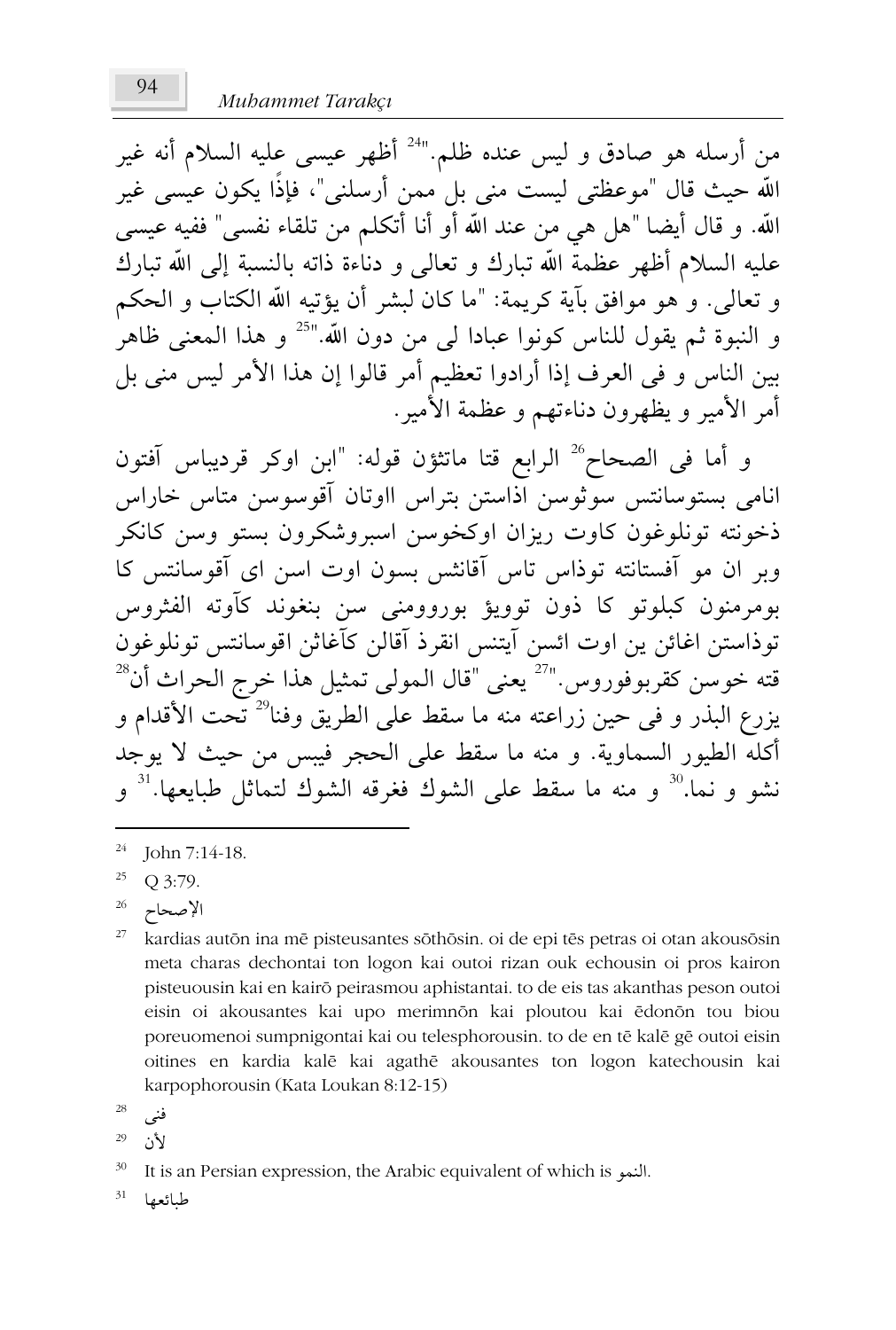الآخر سقط على الأرض الخالص و حفظته و جعلت أكله<sup>32</sup> مائة أمثال. و سأله الحواريون قالوا له "ما هذا التمثيل؟" و أجابهم و قال البذر كلام الله. و ما هو على الطريق كان<sup>33</sup> السامعون حتى يجيء الشيطان و يخرج ذلك الكلام عن قلوبهم لأن لا يعتقدون و يفلحون<sup>81</sup> و ما على الحجر هو الذى<sup>35</sup> يستمعون ذلك الكلام و يأخذون بالسرور و لما لم تكن لهم عروق يعتقدونه في قليل الوقت و إذا أصابهم زحمة يتركونه. و ما هو بين الشوك هو<sup>36</sup> السامعون الذين بالأشغال و الغناء و غرور المال يمشون و يغرقون و لا يفلحون. و ما هو على الأرض الخالص السامعون بالقلب الصافي الخالص ذلك الكلام و يحفظونه و يجعلون<sup>37</sup> أكلا بالصبر.''<sup>38</sup> هذا سلب لكون كلام الله إلها و إثبات بأن كلام الله لا ينحصر صدقه على عيسى عليه السلام فقط، بل يصدق على كثير. و هو موافق بآية كريمة: "يلقى الروح من أمره على من يشاء من عباده."<sup>39</sup> و ليس كلام الله عين ذات الله إذ الكلام غير المتكلم لأنه شبه الكلام بالبذر و المتكلم بالحراث. فإذا لو كان عيسى عليه السلام إلها على تقدير كونه كلام الله، لزم أن يكون كل ما صدق عليه أنه كلام الله أيضا إلها، فحينئذ لزم ألهة متعددة. فاللازم باطل بالبداهة فالملزوم مثله. و هو موافق بآية كريمة: "لو كان فيهما آلهة إلا الله لفسدتا."<sup>40</sup> و أما الملزوم لأنه إذا وضع الشيء و لزم منه محال أو باطل كان ذلك الملزوم أيضا باطلاً و محالاً و هو المطلوب.

و أما في الصحاح<sup>4</sup> الرابع عشر قتا اؤآنن قوله: "اآن آغا باتمه تاس انتولاس تاس اماس ترساته كاغواروتسوتون باتراكآلون باراقليتون ذوسي

- 33
- 34 لئلا يعتقدوا ويفلحوا
- 35 هم الذين
- 36 هم
- $37\,$ يجعلونه
- 38 Luke 8:4-15; Mark 4: 2-20; Matthew 13:3-23.
- 39 Q 40:15.
- $40 -$ Q 21:22.

الإصحاح أ

 $32$ أكاته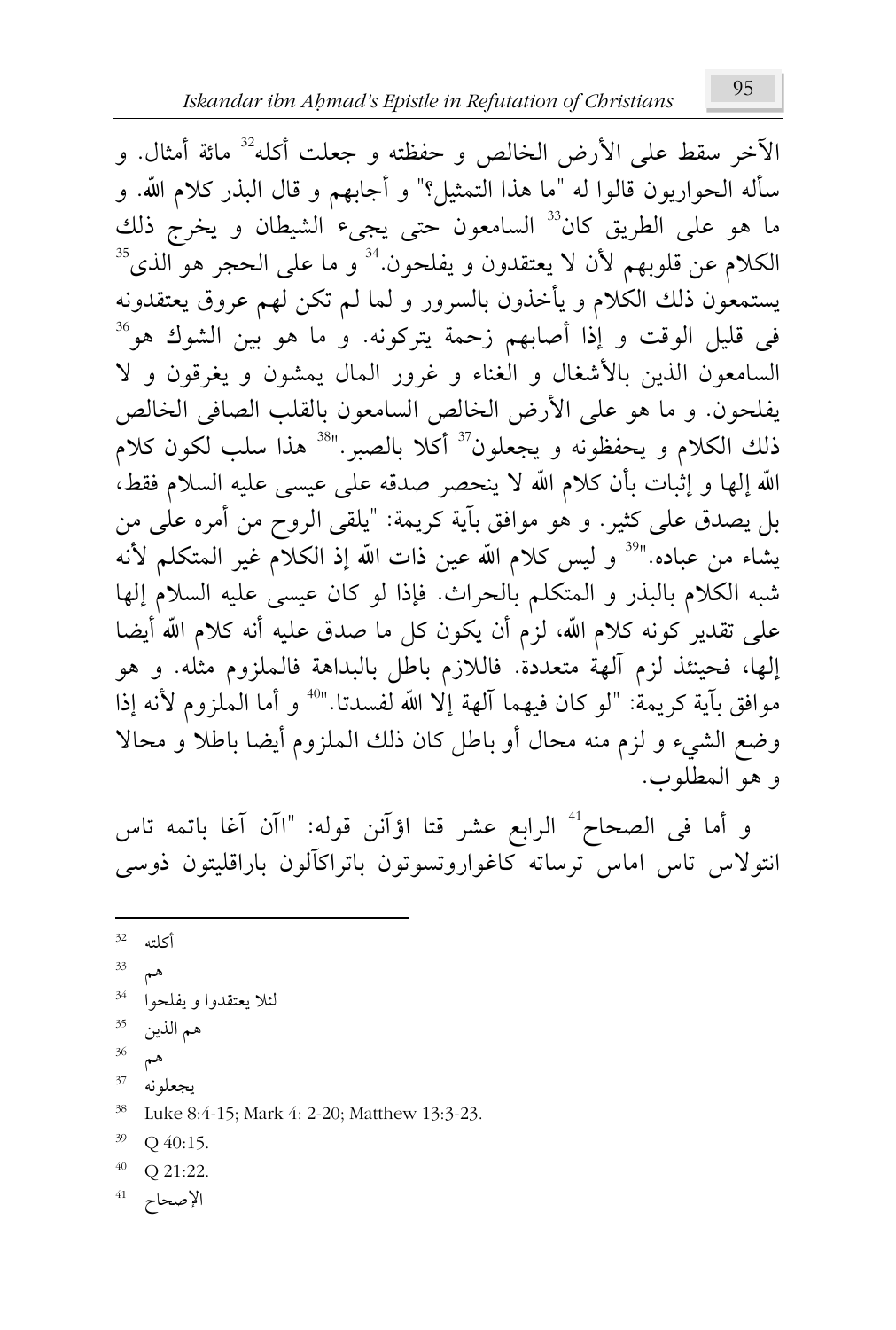Muhammet Tarakcı

ايمن انامني مثمون استون ااونا توبتومايتس الثساس."<sup>42</sup> يعني "إن تحبوني احفظوا وصايايَ و أنا أطلب من الأب فيعطيكم باراقليتون آخَر حتى يبقى لكم إلى الأبد وَّ هو روح الحق."<sup>43</sup> دال على أن لٰفظ الأب بمعنى المهدى و المبرِّبي و ليس بمعنى الوَّالد لأنه قال من الأب مطلقًا و هو مشترك بين جميع الخلق بمعنى المهدى و المربى. و لو كان عيسى و هو فرد من أفراد الخلقّ إلها لزم أن يكون جميع الأفراد أيضا إلها. فاللازم بالباطلُّ و الملزوم مثله. و هو مُوافق بآية كريمة: "اتخذوا أحبارهم و رهبانهم أربابا من دون الله و المسيح ابن مريم و ما أمروا إلا ليعبدوا إلها واحدا لا إله إلا هو سبحانه عما يشركون."<sup>45</sup> و أيضا دال على أن عيسى عليه السلام حادث و ليس بقديم لأن كل طالب مفتقر بالضرورة و حادث و ممكن، و كل واحد منهما ليس بقديم. و لكن الله تبارك و تعالى قديم و واجب الوجود. فإذا عيسى عليه السلام ليس بواجب الوجود و ليس بإله و هو المطلوب. و أما قوله "فيعطيكم باراقليتون آخَر" دال على أحمد لأنه وصفه بروح الحق و هو أزيد الأوصاف و هو أحمد. و هذا القول موافق بآية كريمة: "يا بني إسرائل إني رسول الله إليكم مصدقًا لما بين يدي من التوراة و مبشرًا برسول يأتي من بعدي اسمه أحمد."<sup>46</sup> و أما قيد "الآخَر" في قوله باراقليتون آخَر، دفع قول الكفرة التي<sup>47</sup> يقولون إن باراقليتوس هو عيسى. [و هو موافق بآية كريمة: "الذين يتبعون الرسول النبي الأمي الذي يجدونه مكتوبا عندهم في التوراة و الإنجيل."<sup>4</sup>"] و أما في الصحاح" المذكور قوله: "اي آغاباتمه اخارته آن اوت ايبون بوروومه بورستون بآترا اوت اوباترمو ميزون است."<sup>50</sup> يعنى "إن تحبونى

- 44 باطل بالبداهة or باطل
- Q 9:31.
- 46 O 61:6.
- 47 الذين

$$
^{48}\quad Q\; 7:157.
$$

الإصحاح 49

ean agapate me tas entolas tas emas tērēsate. kai egō erōtēsō ton patera kai allon paraklēton dōsei umin ina menē meth umōn eis ton aiōna to pneuma tēs alētheias (Kata Iannen 14:15-17).

John 14:15-17.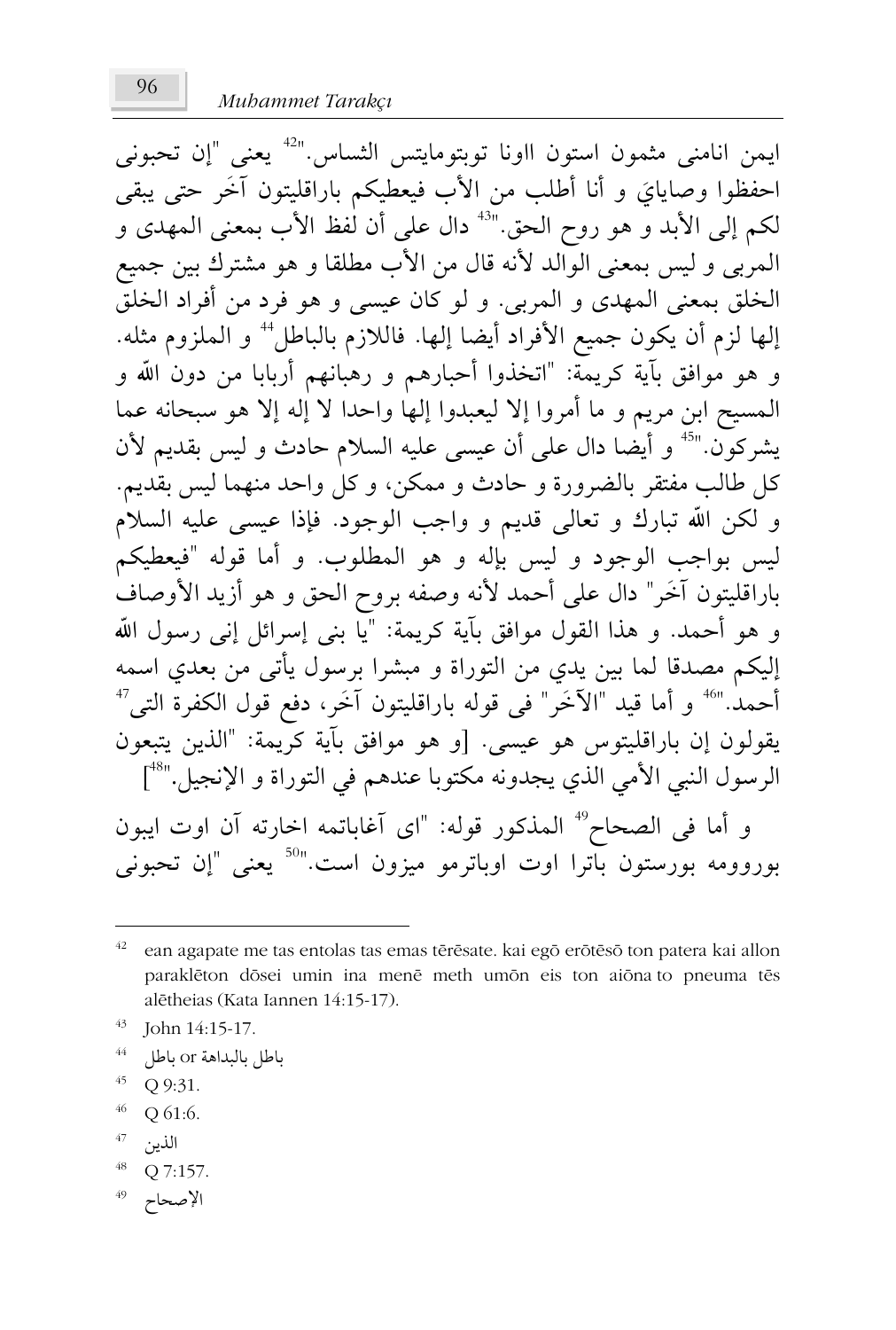تفرحوا لأجل الذي قلت، أذهب إلى الأب لأن الأب أكبر مني."' أظهر أن عيسى عليه السلام أصغر و أدنى من الله تعالى و أن رفعته بوصوله إلى الله تبارك تعالى. و لا شك أن الأدنى و الأصغر غير الأكبر، فإذا يكون اثنين. فلو كان عيسى إلها لزم أن يكون إلهين اثنين. و اللازم باطل بالضرورة و الملزوم مثله. و هو موافق بآية كريمة: "و قال الله لا تتخذوا إلهين اثنين إنما هو إله واحد."<sup>52</sup> و أظهر أيضا كونه عبد الله لأنه لما كان عيسى أصغر و غيرا من الله تبارك و تعالى و حينئذ ما يكون عيسى إلا عبد الله لأن كل مخلوقات<sup>53</sup> عبد الله و الله تعالى سلطان خالق قديم و ملك قدير كريم. و هو موافق بآية كريمة: "لن يستنكف المسيح أن يكون عبدا لله و لا الملائكة المقربون."<sup>54</sup>

و أما في تلك الصحاح<sup>55</sup> قوله: "اوذ باراقليتوس توبنوما تآييئون او بمسى او باتر ان تو اونوماتمواً اكنوس ذذاكسى بانتا آابون ايمن<sup>056</sup> يعنى أما باراقليتوس هو روح القدس الذي يرسله الأب على اسمي هو يعلمكم كل ما قلت لكم.''<sup>57</sup> دال على القدوم المبارك لمحمد صلوات الله عليه لأن معنى باراقليتوس كاشف الخفيات ثم وصفه بروح القدس و هو أزيد الأوصاف بمعنى أحمد. ثم قال "باسمي" يعني بمعنى النبوة. و هذا ليس إلا محمد رسول الله صلوات الله عليه. و هو موافق بآية كريمة: "هو الذي أرسل رسوله بالهدي و دين الحق ليظهره على الدين كله و كفي بالله شهيدا محمد رسول  $58$ "  $\mu$ <sup>58</sup>

- 51 John 14:28.
- 52 Q 16:51.
- 53 المخلوقات
- 54 O 4:172.
- الإصحاح 55
- o de paraklêtos to pneuma to agion o pempsei o patêr en tō onomati mou ekeinos umas didaxei panta kai upomnēsei umas panta a eipon umin (Kata Iannen  $14:26$ ).
- 57 John 14:26.
- <sup>58</sup> Q 48:28-29.

ei ēgapate me echarēte an oti eipon poreuomai pros ton patera oti o patēr mou meizōn mou estin (Kata Iannen 14:28).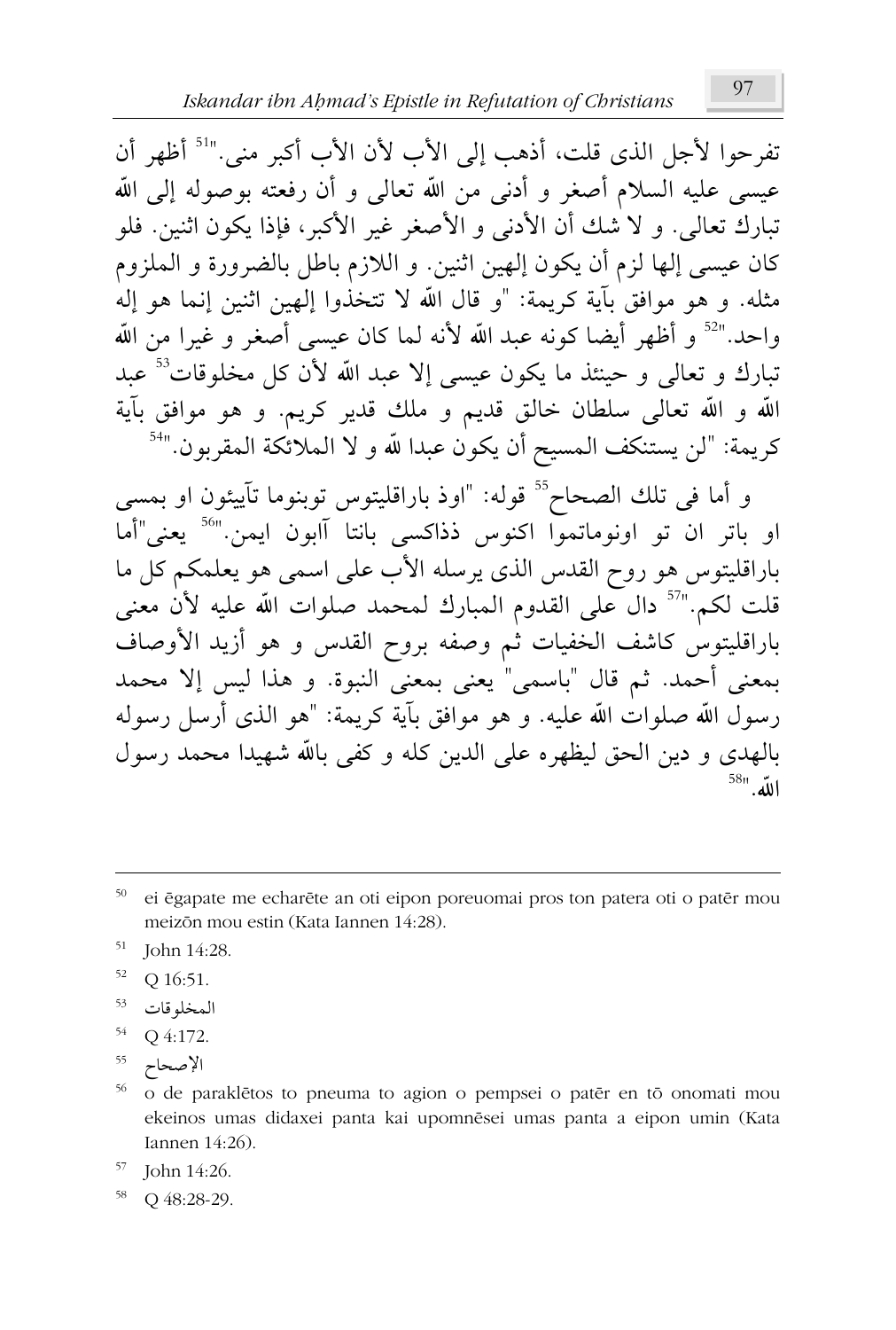و أما في الإنجيل قوله: "اغو امه اآنبلوس كاوياتر مواويئورغوس است بان قلما انمی می فرین قربون اری آفتون کبان تون قربون فرون قثری آفتوانا .<br>بلئون قربون َّفریّ "<sup>59</sup> یعنی "أنا الکرم و الأب الغراس کل زبیر منی لا یأتی ثمرة يقطعه و كل ما يأتى ثمرة يربيه لأن يجعل ثمره زيادة.''<sup>60</sup> دال عل<sub>ى،</sub> أنّ غرض عيسى عليه السلام إظهار صانعه و خالقه و مربيه و كون عيسى مصنوعا و مخلوقا. و لكن كل المخلوق و المصنوع حادث و مفتقر و كل مفتقر و حادث ليس بقديم و لا واجب الوجود بذاته. فإذا عيسى عليه السلام لا يكون إلها لأن الله تبارك و تعالى قديم و واجب الوجود بذاته و هو المطلوب.

و أما في الإنجيل قوله: "كباتر مو كباتر ايموني كثئوسمو كثئومر امون."<sup>61</sup> يعنى "أبى و أبيكم و إلهى و إلهكم.''<sup>63</sup> دال على ان مراد عيسى عليه السلام من الأب المهدى و المربى، حيث قال "أبى و أبيكم و إلهى و إلهكم". فلو كان مراده من الأب الوالد، ما يقول "أبيكم". و هو موافق بآية كريمة: "لقد كفر الذين قالوا إن الله هو المسيح ابن مريم و قال المسيح يا بني إسرائيل اعبدوا الله ربي و ربكم إنه من يشرك بالله فقد حرم الله علَّيه الجنة و مأويه النار و ما للظالمين من أنصار.''<sup>63</sup> فإذا لو كان عيسى ابن الله و إلها على تقدير قوله "أبي"، لزم أن يكون الحواريون أيضا ابناء الله و آلهة لأنه قال "و أبيكم". فاللازم باطل بالبداهة و الملزوم مثله. و هو موافق بآية كريمة: "ما كان الله أن يتخذ من ولد سبحانه إذا قضى أمرا فإنما يقول له كن فيكون."<sup>64</sup> و أيضا دال على عبودية عيسى لأن كلِّ من كان له إله، لا بد و أن يكون عبد الله و هو

<sup>59</sup> egō eimi ē ampelos ē alēthinē kai o patēr mou o geōrgos estin. pan klēma en emoi mē pheron karpon airei auto kai pan to karpon pheron kathairei auto ina pleiona karpon pherē (Kata Iannen 15:1-2).

John 15:1-2.

<sup>61</sup> patera mou kai patera umōn kai theon mou kai theon umōn (Kata Iannen 20:17).

<sup>62</sup> John 20:17.

<sup>63</sup> Q 5:72.

<sup>64</sup> Q 19:35.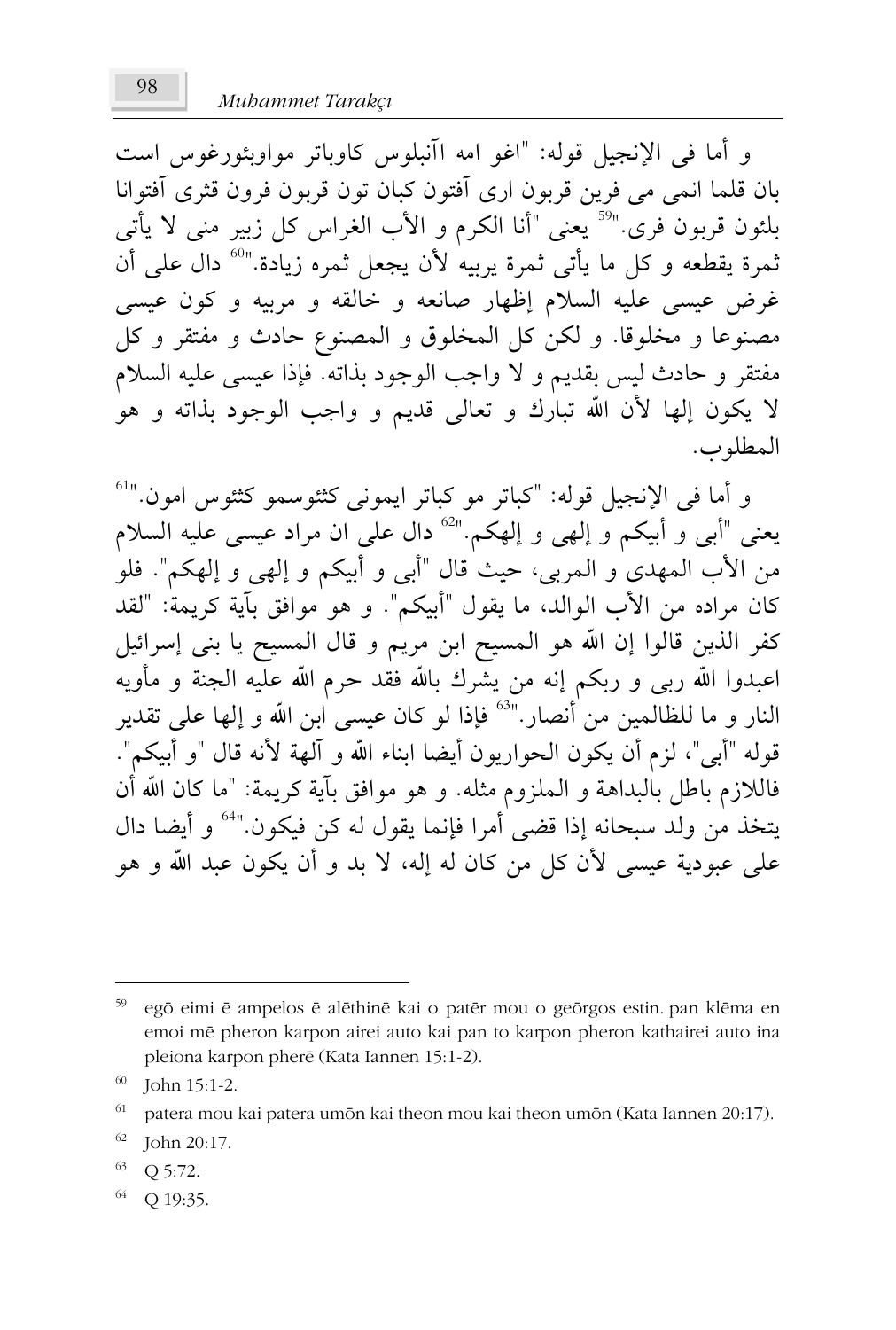المطلوب. و هو موافق بآية كريمة: "إن الله ربي و ربكم فاعبدوه هذا صراط مستقيم. "<sup>65</sup>

و أما في الإنجيل قوله: "سنفرايمن إنا اغو آبلثوا آن غار اغو مي آبلثو او باراقليتوس اوكلفسته بورست اماس اوتان دالث اكنوس تو بنوما تس آلثياس اوذييس إماس اس باسان تن آلثيان اوغار لالس آفافتو آلوسان آقوسي لالس كتا ارخومنا آناكلى امن اكنوس امن ذوق ساس.''<sup>66</sup> يعنى "نافع لكمّ أنّ أنطلق أنا عنكم لأنه إن لم أنطلق أنا عنكم لم يأت باراقليتوس لكمَّ و أمَّا إذا جاء من هو روح الصدق يرشدكم إلى كل الصداقة إذ لا يتكلم عن تلقاء نفسه بل کما سمعه ًیتکلم و ما سیجئ ینبهکم و هو یشهرنی<sup>07</sup> دال علمی أن عیسی عليه السلام بشّر الحواريين و النصارى بالقدوم المبارك لمحمد رسول الله و أظهر رجحان محمد عليه السلام على نفسه، حيث قال عيسى عليه السلام "نافع لكم أن أنطلق أنا عنكم لأنه إن لم أنطلق أنا عنكم لا يأت باراقليتوس لكمَّ و أما إذا جاء من هو روح الصدق يرشدكم إلى كل الصداقة" كأنه قال لَّمَّا لـم تنتفعوا مني كلِّ نفع، ينبغي أن أذهب أنا عنكم و أن يأتي من هو روح الصدق الذى له رجحان و نفع أكثر منى حتى تنتفعوا عنه°° أكثر نفع، حيث قال "يرشدكم إلى كل الصداقة". و هو موافق بآية كريمة: "يا أيها النبي إنا أرسلناك شاهدا و مبشرا و نذيرا و داعيا إلى الله بإذنه و سراجا منيرا و بشر المؤمنين بأن لهم من الله فضلا كبيرا."° و أوصاهم بأن يؤمنوا به و يصدقوه و يعتقدوا القرآن المجيد، حيث قال "هو روح الصدق و لا يتكلم عن تلقاء نفسه بل يتكلَّم كما سمعه"، أي من حضرة الحق تبارك و تعالى و هو القرآن. و هو موافق بآية كريمة: "و ما ينطق عن الهوى إن هو إلا وحى يوحى.''<sup>70</sup> و

- 68 منه
- 69 Q 33:45-47.
- Q 53:3-4.

Q 3:51.

sumpherei umin ina egō apelthō ean gar egō mē apelthō o paraklētos ouk eleusetai pros umas... otan de elthē ekeinos to pneuma tēs alētheias odēgēsei umas eis pasan tēn alētheian ou gar lalēsei aph eautou all osa an akousē lalēsei kai ta erchomena anangelei umin. ekeinos eme doxasei (Kata Iannen 16:7, 13-14).

<sup>67</sup> John 16:7, 13-14.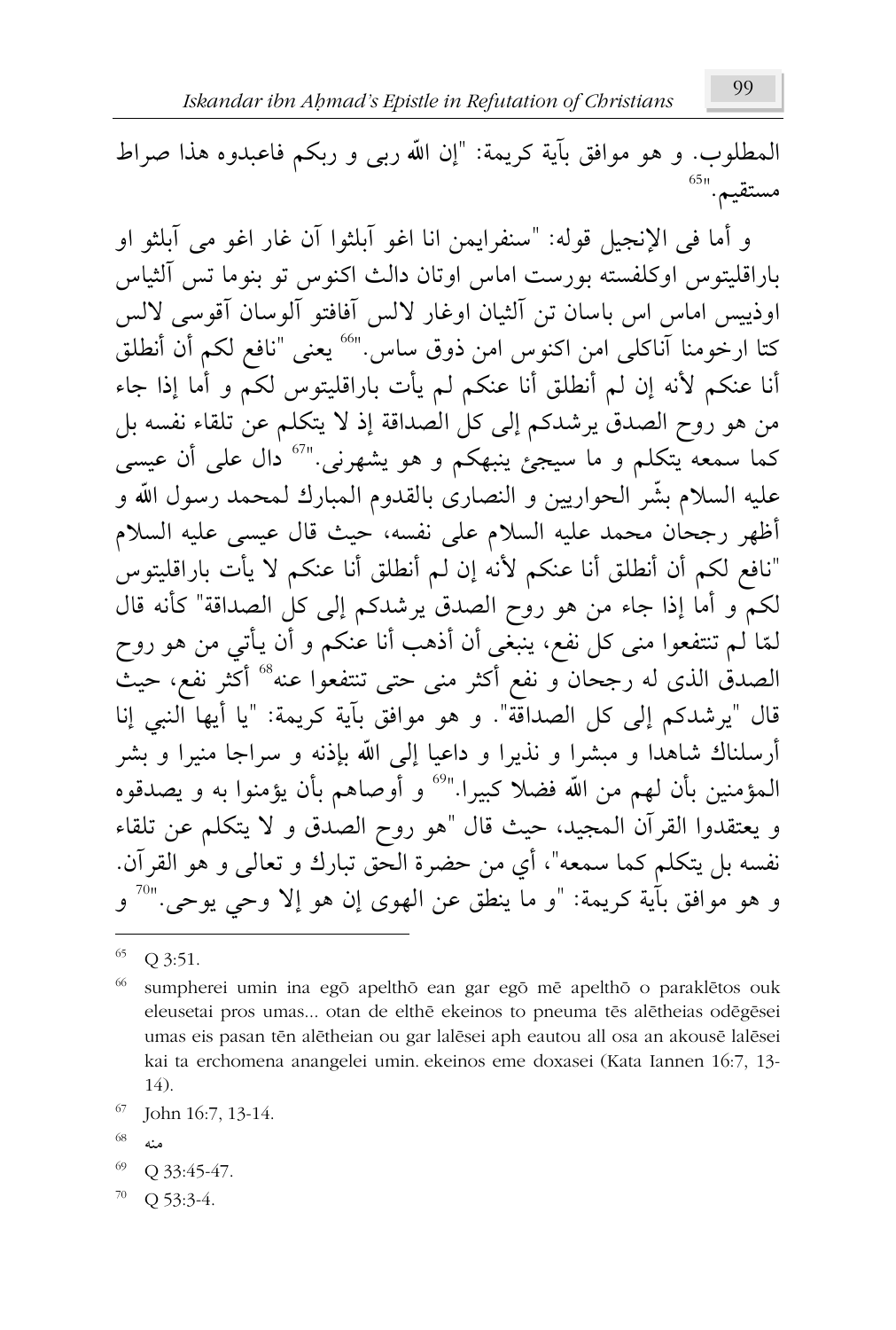أيضا أن يصدقوه و يعتقدونه<sup>71</sup> بما يقول لأجل حقيقة عيسى عليه السلام قال "و هو يشهرني". و هو موافق بآية كريمة: "يا أيها الذين آمنوا آمنوا بالله و رسوله و الكتاب الذي نزل على رسوله."<sup>72</sup>

و أما في الإنجيل قوله: "الي الي لم سبحتني تو تست ثامو ثامو انات م ان قتلبس."<sup>73</sup> يعني "إلهي إلهي لم سبحتني."<sup>74</sup> دال علي أن عيسى عليه السلام صربحا و واضحا أظهر عبوديته و عجزه، و كونه طالبا من الله تبارك و تعالى رحمة و مددا و استعانة لأن "الي الي لم سبحتني" كلام عربي، يعني "إلهي إلهي لم سبحتني" بمعنى "لم فرغت عني." و لما لم يكنّ في حروف النصارى هاء أسقطوا الهاء و بقي "الى الى". و هذا التصحيح ظاهر بتفسيره الذي فسره عيسى عليه السلام على عقبه فقال "توتست"، بمعنى يعني و "ثامو ثامو"، بمعنى "إلهي إلهي" فإن لفظ "ثامو ثامو" في لغة النصاري بمعنى "إلهي إلهي". و هذا المعنى لا ينكره الكفرة حيث قال في الإنجيل إذا أراد اليهود أن يقتلوا عيسى بكى و فزع و تضرع و نادى بالصوت الشديد "الى الى لم سبحتني". و هو موافق بآية كريمة: "لقد كفر الذين قالوا إن الله هو المسيح ابن مريم قل فمن يملك من الله شيئا إن أراد أن يهلك المسيح ابن مريم و أمه و من في الأرض جميعا.''<sup>75</sup> فإذا فيه عيسى عليه السلام أظهر صريحا عبوديته و عجزه. و هو موافق بآية كريمة: "قال إني عبد الله آتاني الكتاب و جعلني نبيا."<sup>76</sup> و كونه مفتقرا و طالبا و راجيا من الله تبارك و تعالى استعانة و مددا و رحمة كسائر الناس. و هو موافق بآية كريمة: يا أيها الناس أنتم الفقراء إلى الله و الله هو الغني الحميد. 77 و كل مفتقر حادث و كل حادث ليس بقديم و إله، بل مخلوق و عبد الخالق. و لكن الله تبارك و تعالى قديم و واجب الوجود.

- 76 Q 19:30.
- Q 35:15.

 $^{71}$  يعتقدوا

 $72$  Q 4:136.

<sup>73</sup> ēlei ēlei lema sabachthanei tout estin thee mou thee mou inati me enkatelipes (Kata Matthaion 27:46; Kata Markon 15:34).

<sup>74</sup> Matthew 27:46; Mark 15:34.

<sup>75</sup> Q 5:17.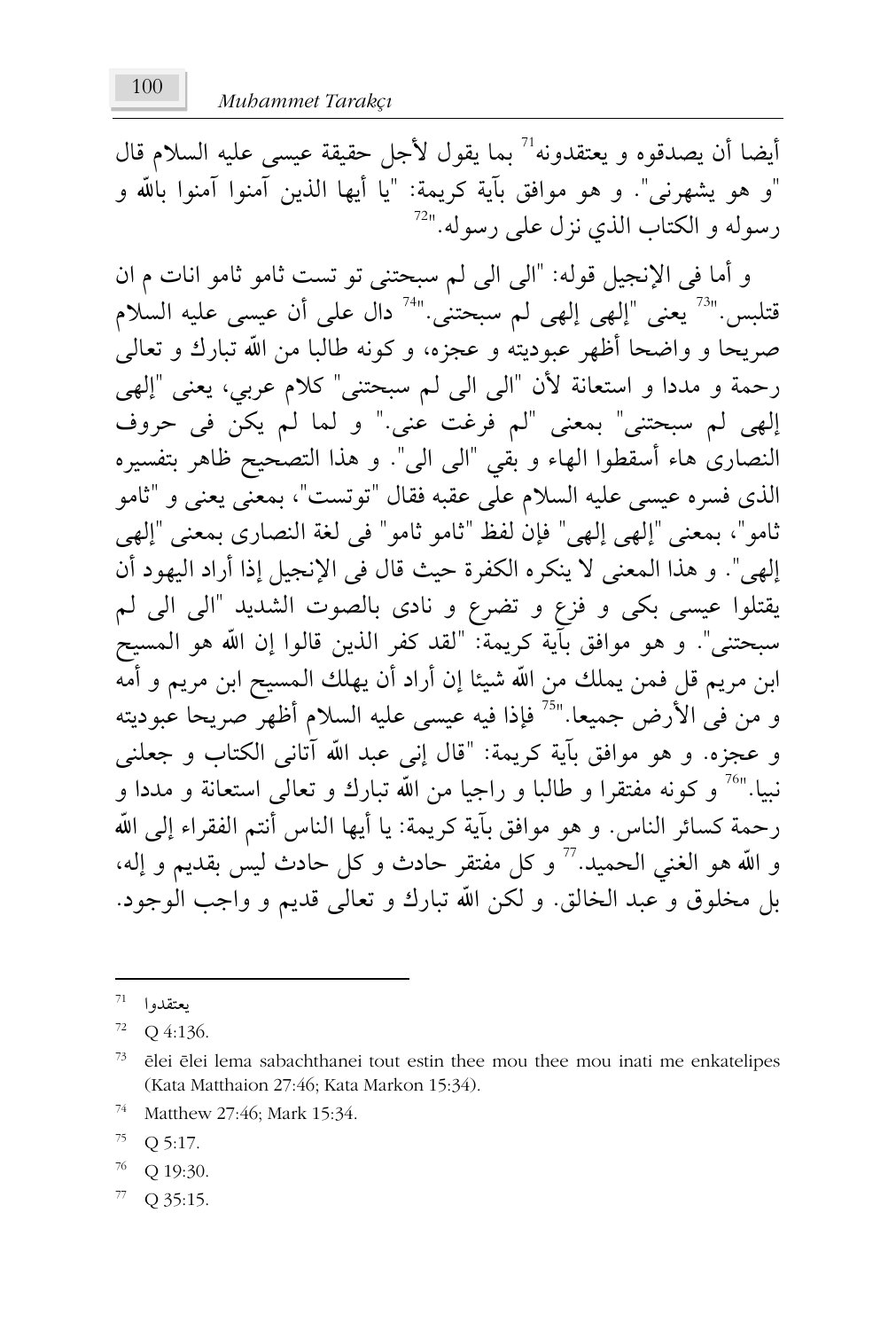فإذا عيسى ليس بإله بل مخلوق كسائر المخلوقات. و هو موافق بآية كريمة: "إن مثل عيسى عند اللّه كمثل آدم خلقه من تراب ثم قال له كن فيكون.''<sup>78</sup>

و مثل هذا<sup>79</sup> الحجج و البراهين كثير في الإنجيل لكن في سلب ألوهية عيسى و إثبات كونه عبد الله و إثبات القدوم المبارك لحضرة محمد رسول الله عليه السلام و كونه نبيا و رسول الله يكفي هذا المقدار. و أما سائر الإنجيل أكثره حكايات و مناقب و معجزات عيسى عليه السلام عن أفواه الحواريين و ليست حكايات عن حضرة الله تبارك و تعالى كالقرآن المجيد الذي كل من يقرأ و يطلع على آياته و بلاغاته و فصاحاته يعلم و يعتقد بأنه كلام الله و معجز و ليس لأحد و لا لكل الأفراد من الإنس و الجن قدرة أن يجعلْوا مثله كما قال الله تبارك و تعالى: "قل لإن اجتمعت الإنس و الجن على أن يأتوا بمثل هذا القرآن لا يأتون بمثله و لو كان بعضهم لبعض ظهيرا."<sup>80</sup>

و أما من تلك الحكايات في الإنجيل أحدها هذا الصحاح:<sup>81</sup> "توكرو اكنو ارخون تس الثون توا اي سوبورس كني افتولغون اوتى ا ثغاتر موآرت اتلفسن الا الثون ابتس تن شرا سوا ابافتين كزستن كايرثس اوااي سوس اقولوثسن افتوكاي ماثته آفتو كا ذويني آمورموروؤسا ذوذقا ات برو سلثو سا اويستن ابساتو تو قرابذو تو اماتئو آفتو الين غار انآفتي اآن مونون آبسومه تو اماتئوا افتو س ثوم اوذ اي اسوس ابس ترافس كا ذو آفتن ابن ثارس ثغاتر اي بستسو سسو کنسه کا سوث اینی ابوتس اوراس اکنس کالثون اوا ایسوس استن اکيا تو آرخوندوس کا ذون توس اوليتوس کثون اوخلون ثورپوومنون ليئ آفتيس اناخورته او غار ابثانن توقوراسئون آلاقا ثوذ كقاتيلون آفتو اوتذ اکسولث او اوخلوس اسلثون اکراتسن تس شروس آفتس کا پرث تو قوراسئون كاكسلثن افمي آفتساس اولن تن ين اكنن."<sup>82</sup>

- $78$  Q 3:59.
- 79 هذه
- $80\,$ Q 17:88.
- 81 الإصحاح

<sup>82</sup> archön eis elthön prosekunei autō legōn oti ē thugatēr mou arti eteleutēsen alla elthōn epithes tēn cheira sou ep autēn kai zēsetai. kai egertheis o iēsous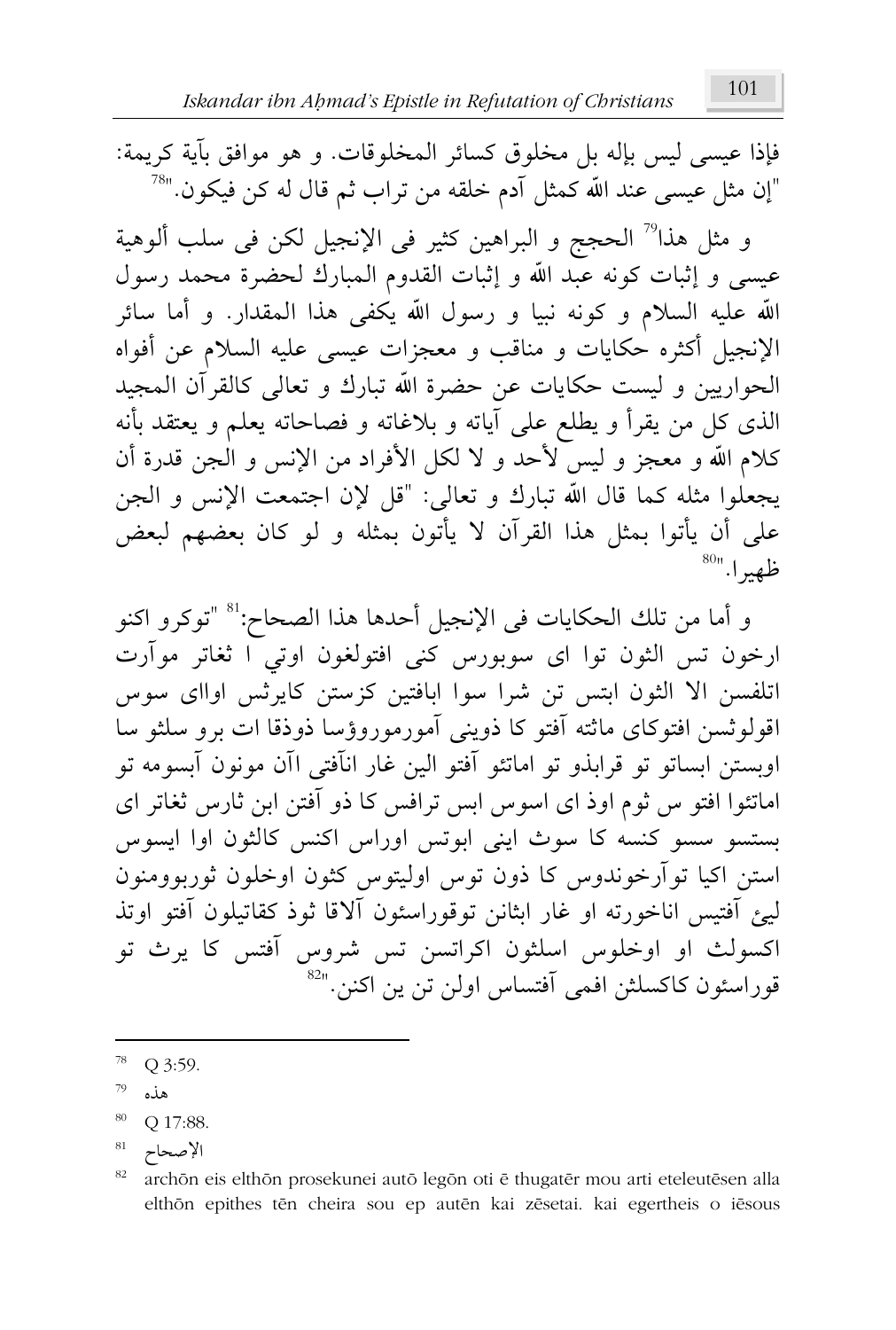يعني في تلك الزمان جاء حاكم عند عيسى و تضرع و قال له بنتي الآن ماتت و لكن أنت تعال و تضع يدكْ عليها و يحييها<sup>83</sup>. و قام عيسى و اتبعه و معه الحواريون. و في عقبه جاءت امرأة كانت تجرى<sup>84</sup> دمها اثنى عشر سنة و مست طرف ثوبه و قالت فی نفسها إن لمسنی ثوبه یشفینی. و رّجع عیسی و نظرها<sup>85</sup> و قال بنتى اعلم<sup>86</sup> أن اعتقادك يشفيك. و صحت المرأة فى ذلك الزمان. و لما جاء عيسى فى بيت الحاكم و رأى أهل بيته و الجمعية<sup>57</sup> كلهم تبكون،" قال لهم اخرجوا إذ ما ماتت الجارية بل جالسة و يسخرونه. و لما خرجوا، دخل عيسى و أخذ بيدها و قامت الجارية. و انتشرت تلك المعجزة في ذلك الأرض كلها.<sup>89</sup> و الله أعلـم.

ēkolouthēsen autō kai oi mathētai autou. kai idou gunē aimorroousa dōdeka etē proselthousa opisthen ēpsato tou kraspedou tou imatiou autou elegen gar en eautē ean monon apsōmai tou imatiou autou sōthēsomai. o de iēsous epistrapheis kai idön autēn eipen tharsei thugater ē pistis sou sesōken se kai esōthē ē gunē apo tēs ōras ekeinēs. kai elthōn o iēsous eis tēn oikian tou archontos kai idon tous auletas kai ton ochlon thoruboumenon legei autois anachöreite ou gar apethanen to korasion alla katheudei kai kategelön autou, ote de exeblēthē o ochlos eiselthōn ekratēsen tēs cheiros autēs kai ēgerthē to korasion. kai exēlthen ē phēmē autē eis olēn tēn gēn ekeinēn (Kata Matthaion  $9:18-26$ .

- إن ابنتي الآن ماتت لكن تعال و ضع يدك عليها فتحيا
- 84 يجرى
- 85 إليها
- 86 اعلمہ
- 87 الجماعة
- يبكو ن

<sup>89</sup> Matthew 9:18-26; Mark 5:22-43; Luke 8:41-56.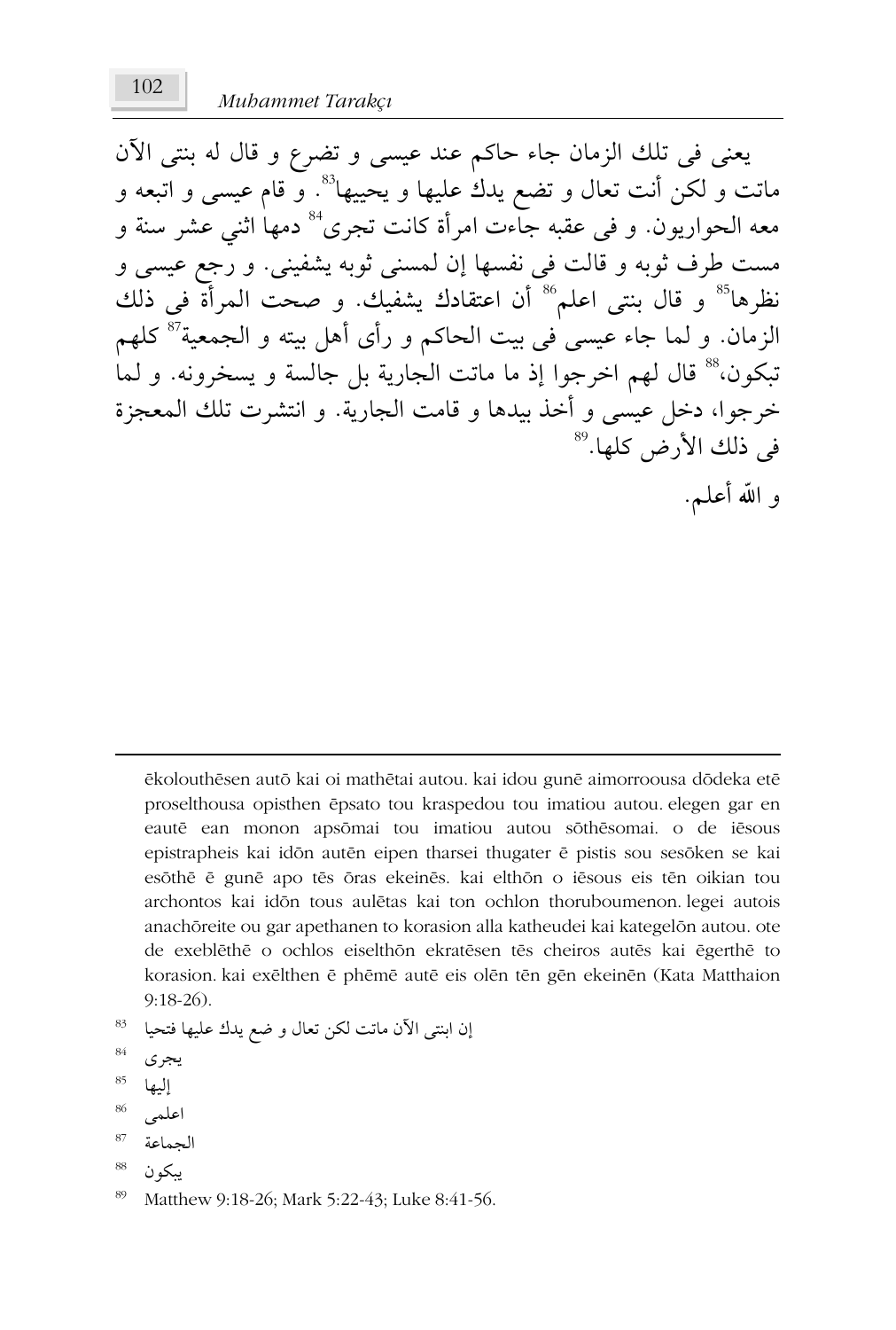### **REFERENCES**

- Adang, Camilia, "Guided to Islam by the Torah: The *RisÃla al-hÃdiya* by 'Abd al-Salām al-Muhtadī al-Muḥammadī," in Camilla Adang and Sabine Schmidtke (eds.), *Contacts and Controversies between Muslims, Jews and Christians in the Ottoman Empire and Pre-Modern Iran*  (Würzburg: Ergon Verlag in Kommission, 2010), 57-72.
- \$Ĝmad MidĜat EfendÑ, *MudÃfaþa* (Istanbul: TarjumÃn-i ěaqÑqat Maİbaþasi, 1300 H [1883]).
	- \_\_\_\_\_\_ *7ÃUÑkh-i AdyÃn* (Istanbul: ěurriyyet Maİbaþasi, 1329 H [1911]).
- AydÕn, Mehmet, *MüslümanlarÕn HÕristiyanlÕÍa KarȞÕ YazdÕÍÕ Reddiyeler ve TartÕȞma KonularÕ* [*Muslim Polemics against Christianity and the Controversial Issues*] (Konya: Selçuk Üniversitesi Yayınları, 1989).
- Coșan, Mahmud Esad, Risâle-i İslâmiyye: Matbaacı İbrahim-i Müteferrika ve Risâle-i İslâmiyye Adlı Eserinin Tenkitli Metni [Risāla-i Islāmiyya: *Ibrābīm Mutafarriqa, the Printer, and the Critical Edition of His* Risāla-i Islāmiyya] (Istanbul: Server İletişim, 2010).
- Esen, Hilal, *SebîlürreȞad'da Öteki Dinlerle Ôlgili YazÕlarÕn DeÍerlendirilmesi*  [A Study on the Papers concerning Other Religions Published in Sabil al-rashād] (MA thesis; Sakarya: Sakarya University, 2008).
- Kahraman, AslÕ, *1912-1925 YÕllarÕ ArasÕnda SebilürreȞad Dergisi'nde Ya- \Õnlanan HÕristiyanlÕkla Ôlgili Makaleler ve Tahlilleri* [*The Papers concerning Christianity in Sabil al-rashād between 1912-1925 and Their Analysis*] (MA thesis; Adana: Çukurova University, 2009).
- Karayel, Elif, *Dinler Tarihi Açısından Ahmed Mithat Efendi [Ahmad Midhat EfendÑ in the Science of History of Religions*] (MA thesis; Istanbul: Marmara University, 2002).
- Saydishahrī, Mahmūd As'ad "Allah'ın Kelamı ve Allah'ın Kelimesi İkileminde Hz. İsa [Jesus in the Dilemma of *Kalām Allāh* versus *Kalimat Allāh*] (=Mudāfa'a: Kalimat Allāh Ta'ālā'ya Dā'ir Khuṭba: I [Apology: Sermon] on the Kalimat AllÃh]" (translated into modern Turkish by Muhammet TarakçÕ), *UludaÍ Üniversitesi Ôlahiyat Fakültesi Dergisi* [*The Review of the Faculty of Theology, UludaÍ University*] VII/7 (1998), 737-752.
- Schmidtke, Sabine, "Epistle forcing the Jews [to admit their error] with regard to what they contend about the Torah, by dialectical reasoning (*RisÃlat ilzÃm al-yahád fÑPÃ zaþamá fÑ l-tawrÃt min qibal þilm alkalām*) by al-Salām 'Abd al-'Allām: A critical edition," in Camilla Adang and Sabine Schmidtke (eds.), *Contacts and Controversies be-*